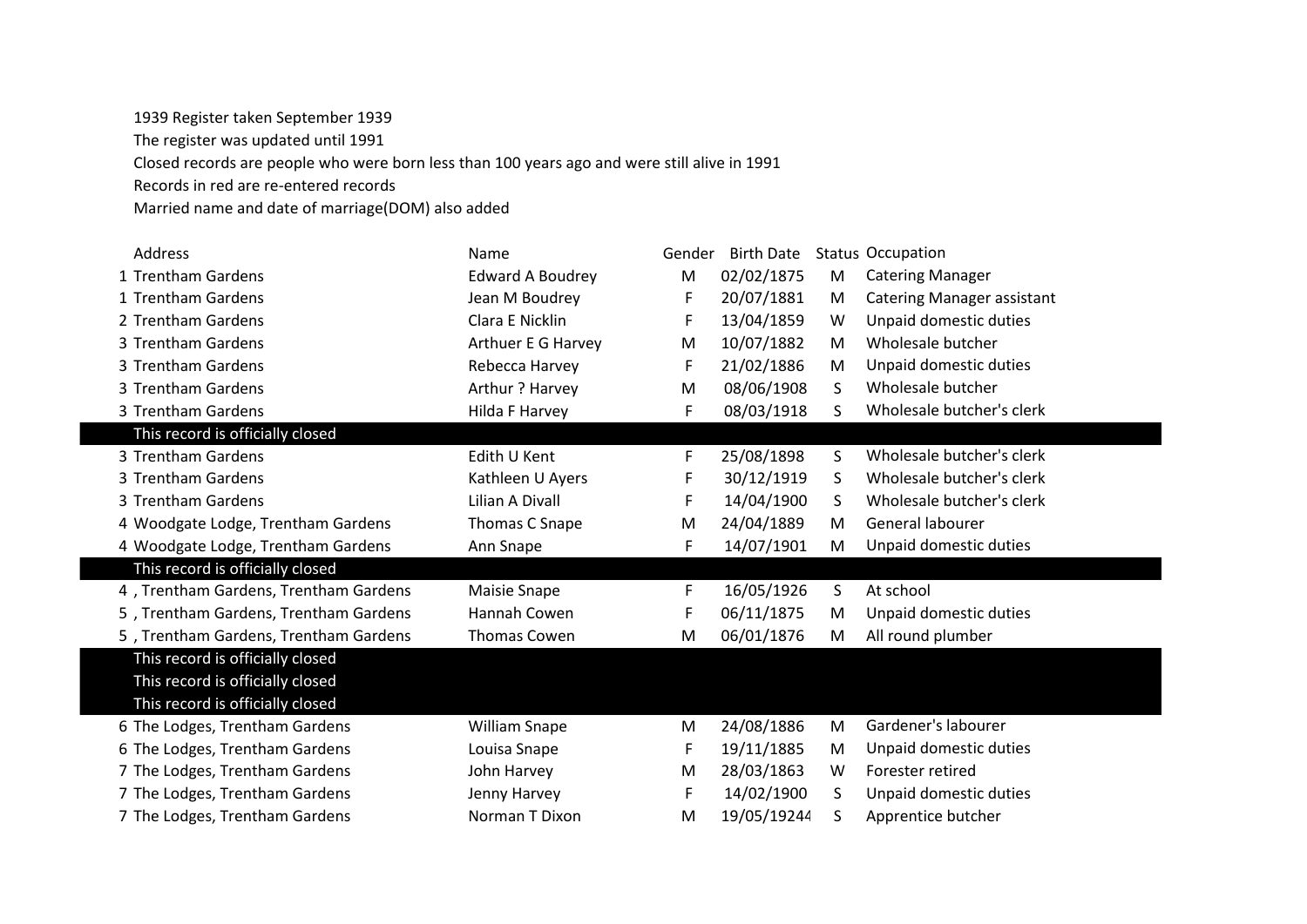| 8 Swiss Cottage, Trentham Gardens  | James Green                 | M | 24/05/1863  | M | Gardener retired                     |
|------------------------------------|-----------------------------|---|-------------|---|--------------------------------------|
| 8 Swiss Cottage, Trentham Gardens  | Ida Green                   | F | 30/07/1862  | M | Unpaid domestic duties               |
| 9 Park Drive, Trentham             | Fanny E JCulverwell         | F | 20/08/1861  | W | Unpaid domestic duties               |
| 9 Park Drive, Trentham             | <b>Edith B Culverwell</b>   | F | 24/07/1885  | S | Unpaid domestic duties               |
| 9 Park Drive, Trentham             | <b>Herbert W Culverwell</b> | M | 09/02/1890  | S | Temporary postman (disabled soldier) |
| 10 Park Drive, Trentham            | Arthur Hill                 | M | 28/05/1869  | M | Surveyor (estate)                    |
| 10 Park Drive, Trentham            | Louise C A Hill             | F | 14/06/1872  | F | Unpaid domestic duties               |
| 11 Park Drive, Trentham            | James A Jolly               | M | 03/09/1906  | M | Schoolmaster                         |
| 11 Park Drive, Trentham            | Ena D Jolly                 | F | 01/04/1906  | M | Unpaid domestic duties               |
| 11 Park Drive, Trentham            | Andrew N H Jolly            | M | 11/07/1936  | M | under school age                     |
| This record is officially closed   |                             |   |             |   |                                      |
| 11 Park Drive, Trentham            | <b>Alice Tew</b>            | F | 06/03/1922  | S | Domestic servant                     |
| 12 Park Drive, Trentham            | James Hicks                 | M | 06/01/1865  | M | Park Ranger                          |
| 12 Park Drive, Trentham            | Sarah A Hicks               | F | 07/08/1869  | M | Unpaid domestic duties               |
| 12 Park Drive, Trentham            | <b>Thomas Hicks</b>         | M | 24/02/1907  | S | Catering clerk and supervisor        |
| 12 Park Drive, Trentham            | <b>Edith Rose</b>           | F | 10/07/1902  | M | Unpaid domestic duties               |
| 12 Park Drive, Trentham            | James A Rose                | M | 06/10/1932  | S | At school                            |
| This record is officially closed   |                             |   |             |   |                                      |
| 13 Park Drive, Trentham            | Laverica C Bennett          | F | 04/08/1869  | M | Unpaid domestic duties               |
| 14 Park Drive, Trentham            | <b>William A Barnett</b>    | M | 09/01/1907  | M | Electrician                          |
| 14 Park Drive, Trentham            | Joy A Barnett               | F | 13/02/1905  | M | Unpaid domestic duties               |
| 14 Park Drive, Trentham            | <b>Charles J Hamments</b>   | M | 22/12/1910  | M | Cine worker                          |
| This record is officially closed   |                             |   |             |   |                                      |
| 14 Park Drive, Trentham            | Ronald E Blanchard          | M | 04/02/1918  | S | Cine film worker                     |
| 15 Park Drive, Trentham            | Sarah Oakes                 | F | 07/10/1874  | W | Unpaid domestic duties               |
| 16 County Police Station, Trentham | Samson W Lycett             | M | 08/11/1899  | M | Sergeant of police                   |
| 16 County Police Station, Trentham | May Lycett                  | F | 21/05/1895  | M | Unpaid domestic duties               |
| 16 County Police Station, Trentham | Elizabeth J M Lycett        | F | 11/01/1924  | S | Sales assistant wholesale stationer  |
| This record is officially closed   |                             |   |             |   |                                      |
| 16 County Police Station, Trentham | William H Arnott            | M | 14/06/1911  | S | Police constable                     |
| 16 County Police Station, Trentham | Denis Jones                 | M | 01/09/1915  | S | Police constable                     |
| 17 Park Drive, Trentham            | <b>Thomas Nicklin</b>       | M | 20/10/1887  | M | Foreman gardener                     |
| 17 Park Drive, Trentham            | Minnie Nicklin              | F | 25/01/1891M |   | Café waitress                        |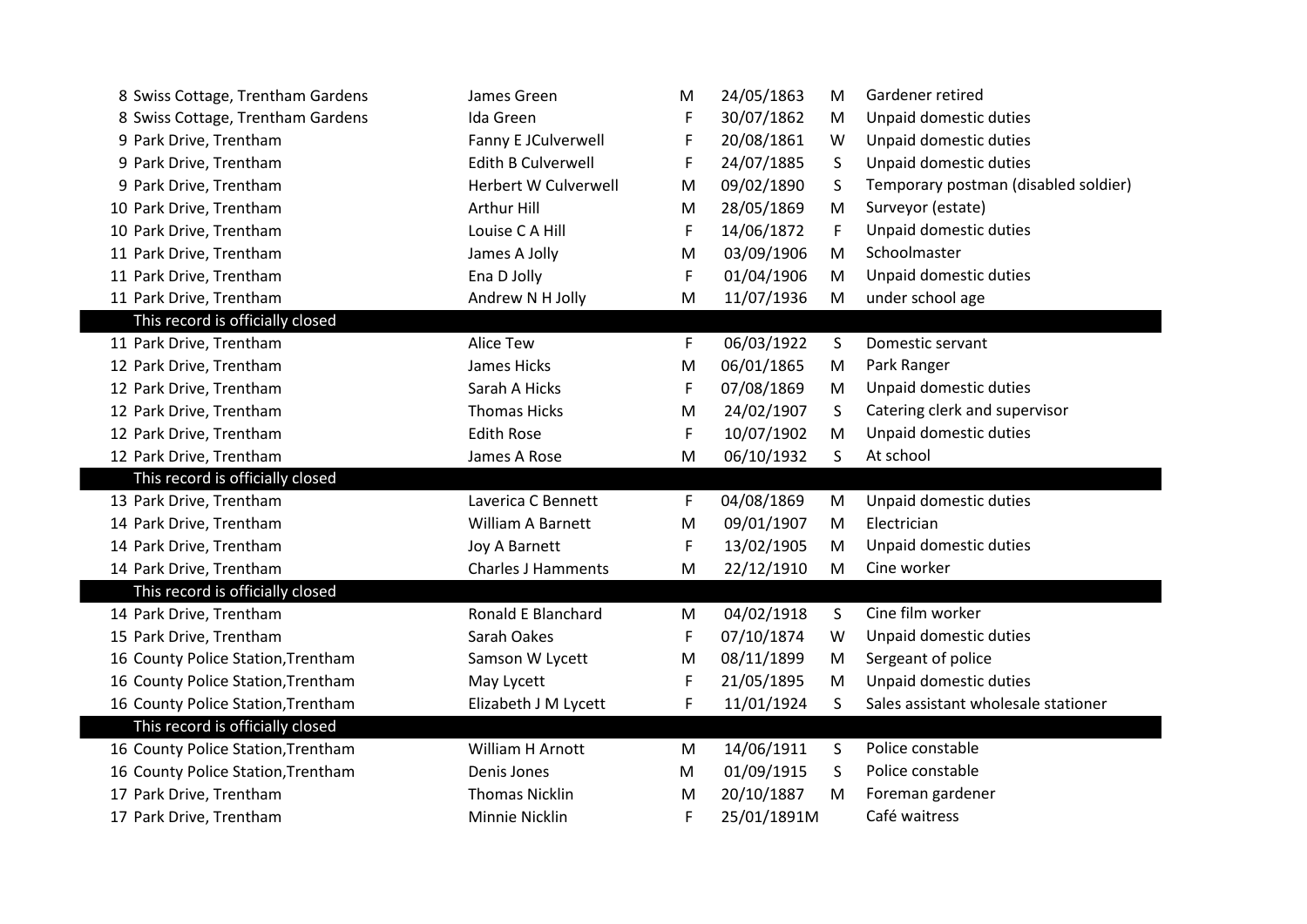| 18 Park Drive, Trentham          | <b>Mabel Glover</b>       | F           | 07/01/1874  | W            | Unpaid domestic duties             |
|----------------------------------|---------------------------|-------------|-------------|--------------|------------------------------------|
|                                  |                           |             |             |              | unemployed formerly paper merchant |
| 18 Park Drive, Trentham          | <b>Malcolm S Glover</b>   | M           | 29/05/1917  | S            | and salesman                       |
| 18 Park Drive, Trentham          | <b>Eleanor B Williams</b> | F           | 06/08/1911  | M            | Hospital nurse                     |
| 19 Park Drive, Trentham          | <b>Alfred Rickard</b>     | M           | 14/06/1884  | M            | Forester                           |
| 19 Park Drive, Trentham          | <b>Ethel Rickard</b>      | F           | 11/12/1883  | M            | Unpaid domestic duties             |
| 19 Park Drive, Trentham          | Wilfred A Greene          | M           | 19/06/1913  | M            | Photographic materials processor   |
| 19 Park Drive, Trentham          | Marjorie Greene           | F           | 26/01/1917  | M            | Unpaid domestic duties             |
| 19 Park Drive, Trentham          | Ernest? U Young           | M           | 16/10/1910  | M            | Photographic apparatus mechanic    |
| 20 Park Drive, Trentham          | Thomas W Wedd             | M           | 02/02/1903  | M            | Head gardener                      |
| 20 Park Drive, Trentham          | Lilian J Wedd             | $\mathsf F$ | 20/03/1906  | M            | Unpaid domestic duties             |
| 20 Park Drive, Trentham          | William D B Day           | M           | 03/03/1915  | S            | Ee Phot apparatus engineer         |
| 20 Park Drive, Trentham          | Walter E Lacey            | M           | 10/05/1912  | S            | Kodak transport driver             |
| 20 Park Drive, Trentham          | Gordon R Richardson       | M           | 15/05/1903  | M            | Photographic service engineer      |
| 21 Café Monica, Trentham         | Minnie Y Wooldridge       | $\mathsf F$ | 12/09/1858  | W            | Unpaid domestic duties             |
| 21 Café Monica, Trentham         | <b>Beatrice M Shenton</b> | F           | 12/12/1885  | W            | Confectioner and restauranteur     |
| 21 Café Monica, Trentham         | Gertrude Nolan            | F           | 06/08/1874? | W            | Cook                               |
| 21 Café Monica, Trentham         | Gertrude Hine             | F           | 27/04/1891  | S            | Domestic servant                   |
| 22 Stone Road, Trentham          | Frederick W Hughes        | M           | 19/01/1877  | M            | General labourer                   |
| 22 Stone Road, Trentham          | Ada F Hughes              | F           | 10/11/1872  | M            | Unpaid domestic duties             |
| 23 Stone Road Yew Tree Cottage   | Oliver Snape              | M           | 09/11/1903  | M            | Gardener                           |
| 23 Stone Road Yew Tree Cottage   | <b>Edith Snape</b>        | F           | 08/12/1907  | M            | Unpaid domestic duties             |
| 23 Stone Road Yew Tree Cottage   | Frank E Snape             | M           | 24/11/1930  | S            | At school                          |
| This record is officially closed |                           |             |             |              |                                    |
| This record is officially closed |                           |             |             |              |                                    |
| 23 Stone Road Yew Tree Cottage   | <b>Edward P Platt</b>     | M           | 06/02/1915  | S            | Teapot maker                       |
| 24 Stone Road Pear Tree Cottage  | <b>William Bailey</b>     | M           | 13/10/1871  | M            | Gardener's labourer                |
| 24 Stone Road Pear Tree Cottage  | Sarah Bailey              | $\mathsf F$ | 17/09/1875  | M            | Unpaid domestic duties             |
| 24 Stone Road Pear Tree Cottage  | William Overon            | M           | 16/10/1909  | M            | Phoographic chemical mixer         |
| 24 Stone Road Pear Tree Cottage  | Douglas E Kirby           | M           | 06/05/1917  | $\mathsf{S}$ | Cinematograph processing           |
| 24 Stone Road Pear Tree Cottage  | <b>Bertram J Franks</b>   | M           | 27/07/1920  | S            | Cinematograph processing           |
| 25 Stone Road Old Post Office    | George Fox                | M           | 10/11/1876  | M            | General labourer                   |
| 25 Stone Road Old Post Office    | Laura L Fox               | F           | 29/04/1882  | M            | Unpaid domestic duties             |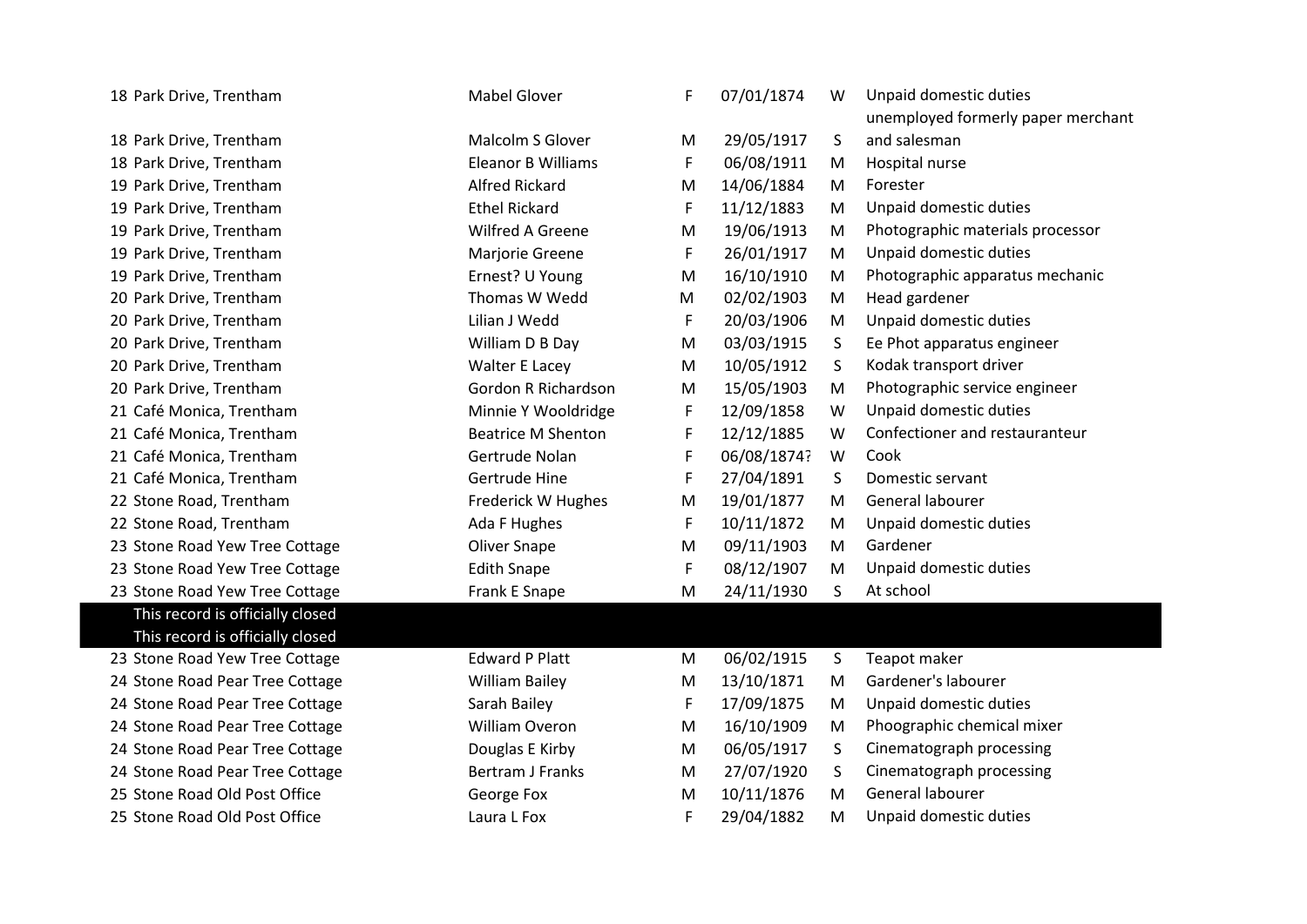| 25 Stone Road Old Post Office    | Doris Fox                 | F           | 10/01/1910  | S | <b>Office Cleaner</b>                 |
|----------------------------------|---------------------------|-------------|-------------|---|---------------------------------------|
| 25 Stone Road Old Post Office    | William Fox               | M           | 11/05/1915  | S | General labourer                      |
| 25 Stone Road Old Post Office    | <b>Reginald Fox</b>       | M           | 15/02/1919  | S | General labourer                      |
| 25 Stone Road Old Post Office    | Kathleen V Fox            | F           | 28/09/1921  | S | Laundry worker                        |
| This record is officially closed |                           |             |             |   |                                       |
| 25 Stone Road Old Post Office    | <b>Maud Jones</b>         | F           | 01/12/1901  | M | Unpaid domestic duties                |
| 25 Stone Road Old Post Office    | Cynthia Jones             | F           | 24/02/1932  | S | At school                             |
| 26 Stone Road                    | <b>Thomas Furnival</b>    | M           | 29/01/1868  | M | Railway platelayer retired            |
| 26 Stone Road                    | <b>Elizabeth Furnival</b> | F           | 29/05/1870  | M | Unpaid domestic duties                |
| 27 Park Drive Trentham           | Margaret E Austen         | F           | 14/11/2020  | S | Unpaid domestic duties                |
| 27 Park Drive Trentham           | <b>Emily Milward</b>      | F           | 25/10/1875  | M | Incapacitated                         |
| 27 Park Drive Trentham           | Carrie J Wood             | F           | 15/02/1900  | M | Unpaid domestic duties                |
| 27 Park Drive Trentham           | Walter H Wood             | M           | 17/05/1903  | M | Certified accountant                  |
| 28 Park Drive Trentham           | Arthur S Vaughan          | M           | 14/05/1889  | M | Miniature train and motor boat driver |
| 28 Park Drive Trentham           | Minnie E Vaughan          | F           | 02/03/1884  | M | Unpaid domestic duties                |
| 28 Park Drive Trentham           | Beatrice A Vaughan        | F           | 11/01/1921  | S | Clerk Motor tyre manufacturing        |
| 29 Park Drive Trentham           | <b>Herbert Beswick</b>    | M           | 31/02/1867  | M | Office porter                         |
| 29 Park Drive Trentham           | Mary Beswick              | $\mathsf F$ | 08/04/1868  | M | Unpaid domestic duties                |
| 30 Park Drive Trentham           | <b>William Barnett</b>    | M           | 05/01/1877  | M | Estate joiner                         |
| 30 Park Drive Trentham           | <b>Edith A Barnett</b>    | F           | 13/08/1879  | M | Unpaid domestic duties                |
| 30 Park Drive Trentham           | William S Leather         | M           | 14/07/1875  | S | Cine processing operator              |
| 31 Fieldway Chainwood            | <b>Wallace A Marshall</b> | M           | 08/05/1891  | M | Assistant secondary schoolmaster      |
| 31 Fieldway Chainwood            | Minnie S Marshall         | F           | 13/07/1887  | M | Unpaid domestic duties                |
| 32 Fieldway Leighton             | Cyril W Bennett           | M           | 08/02/1907  | M | glazed Tile traveller                 |
| 32 Fieldway Leighton             | Sarah E Bennett           | F           | 04/03/1905  | M | Unpaid domestic duties                |
| This record is officially closed |                           |             |             |   |                                       |
| 32 Fieldway Leighton             | Frances D Hill            | F           | F08/01/1911 | S | <b>Domestic Servant</b>               |
| 33 Fieldway                      | Robert P A McCaulay       | M           | 11/01/1906  | M | Physician Venereal Disease Officer    |
| 33 Fieldway                      | Margaret Jill McCaulay    | F           | 18/05/1907  | M | Unpaid domestic duties                |
| 33 Fieldway                      | Patricia F McCaulay       | F           | 18/01/1938  | S | under school age                      |
| 33 Fieldway                      | <b>Bridget Morrisroe?</b> | F           | 01/10/1912  | S | Domestic servant                      |
| 34 Fieldway, Blue Lodge          | <b>Richard T Hall</b>     | M           | 22/01/1886  | M | <b>Bank Official</b>                  |
| 34 Fieldway, Blue Lodge          | <b>Grace E Hall</b>       | $\mathsf F$ | 21/08/1882  | M | Unpaid domestic duties                |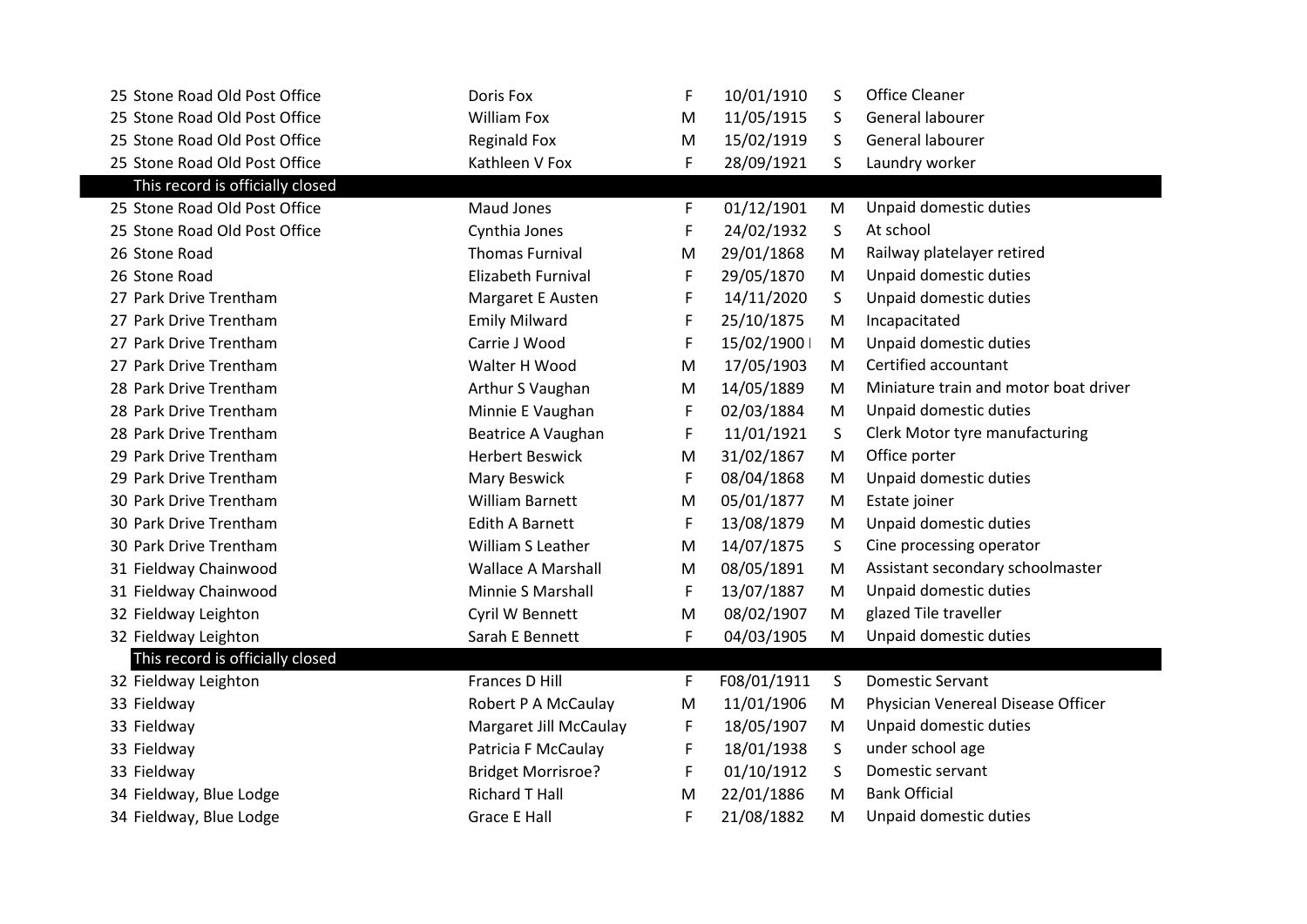| 34 Fieldway, Blue Lodge          | Lewis G Reynolds           | М  | 15/05/1880 | M  | <b>Bank Official</b>                    |
|----------------------------------|----------------------------|----|------------|----|-----------------------------------------|
| 34 Fieldway, Blue Lodge          | Mary D Slaven              | F. | 25/04/1915 | S  | Domestic servant                        |
| 35 Fieldway, Mar??               | <b>Stanley J Cross</b>     | M  | 11/08/1883 | M  | <b>Commercial Traveller retired</b>     |
| 35 Fieldway, Mar??               | Sarah P Cross              | F  | 09/06/1883 | M  | Unpaid domestic duties                  |
| 36 Parkway, Dreglow?             | <b>Archibald S Renwick</b> | M  | 03/05/1903 | M  | Motor accessories factors manager       |
| 36 Parkway, Dreglow?             | Lilian M Renwick           | F  | 28/09/1897 | M  | Unpaid domestic duties                  |
| 36 Parkway, Dreglow?             | May Plummer                | F  | 02/12/1896 | S. | <b>Bank clerk</b>                       |
| 36 Parkway, Dreglow?             | <b>Emily L Dunkley</b>     | F  | 13/08/1890 | S  | <b>Bank clerk</b>                       |
| 37 Parkway, Woodlea              | Samuel B Wayte             | M  | 05/01/1878 | M  | Railway and tourist agent               |
| 37 Parkway, Woodlea              | Mary Wayte                 | F  | 09/11/1876 | M  | Unpaid domestic duties                  |
| 37 Parkway, Woodlea              | Winifred M Wayte           | F  | 26/11/2003 | S  | Head teacher                            |
| 37 Parkway, Woodlea              | Vera M Wayte               | F  | 05/06/1906 | S  | School teacher                          |
| This record is officially closed |                            |    |            |    |                                         |
| 38 Parkway, Wychnor              | <b>William Potter</b>      | M  | 06/05/1913 | M  | Earthenware factor                      |
| 38 Parkway, Wychnor              | Kathleen H Potter          | F  | 13/06/1908 | M  | Unpaid domestic duties                  |
| 38 Parkway, Wychnor              | Gladys K Higgs             | F  | 14/07/1896 | S  | <b>Bank clerk</b>                       |
| 38 Parkway, Wychnor              | Marjorie Jnewman           | F  | 16/09/1914 | S  | <b>Bank clerk</b>                       |
| 39 Parkway, Façade               | John A Harvey              | M  | 30/08/1908 | M  | Pottery department manager              |
| 39 Parkway, Façade               | Elsie M Harvey             | F  | 13/09/1908 | M  | Unpaid domestic duties                  |
| 40 Parkway, Fairhaven            | Janet Hitchings            | F  | 10/05/1883 | W  | Unpaid domestic duties                  |
| 40 Parkway, Fairhaven            | Robert B Hitchings         | M  | 31/03/1914 | S  | Qualified chemist dispenser             |
| 40 Parkway, Fairhaven            | <b>Roger Hitchings</b>     | M  | 26/12/1921 | S  | Setting and order clerk El Porcelain co |
| 40 Parkway, Fairhaven            | Winifride U L Pamplin      | F  | 05/07/1895 | S  | <b>Bank clerk</b>                       |
| 41 Parkway, Sulby Cottage        | Mary Bannister             | F  | 10/09/1880 | S  | School teacher retired                  |
| 41 Parkway, Sulby Cottage        | Mary P Weald               | F  | 04/07/1908 | S  | HM inspector of factories Home Office   |
| 42 Parkway, Selwyn               | Walter C Jeavons           | M  | 28/08/1901 | M  | Bank security clerk                     |
| 42 Parkway, Selwyn               | Edith M Jeavons            | F  | 08/01/1904 | M  | Unpaid domestic duties                  |
| 42 Parkway, Selwyn               | Margaret V S Fripp         | F  | 07/03/1891 | S  | <b>Bank clerk</b>                       |
| 42 Parkway, Selwyn               | Lilian G Brand             | F  | 25/11/1908 | S  | <b>Bank clerk</b>                       |
| 43 Parkway, Hansdale             | Marjorie Dale              | F  | 17/07/1912 | S  | Garage proprietess                      |
| 43 Parkway, Hansdale             | <b>Gertrude M Bailey</b>   | F  | 14/01/1895 | S  | Petrol station attendant                |
| 43 Parkway, Hansdale             | <b>Florence M Evans</b>    | F  | 28/05/1900 | S  | Domestic servant                        |
| 44 Parkway, Rosemont             | Sidney A Jordan            | M  | 19/11/1906 | M  | Assistant master secondary school       |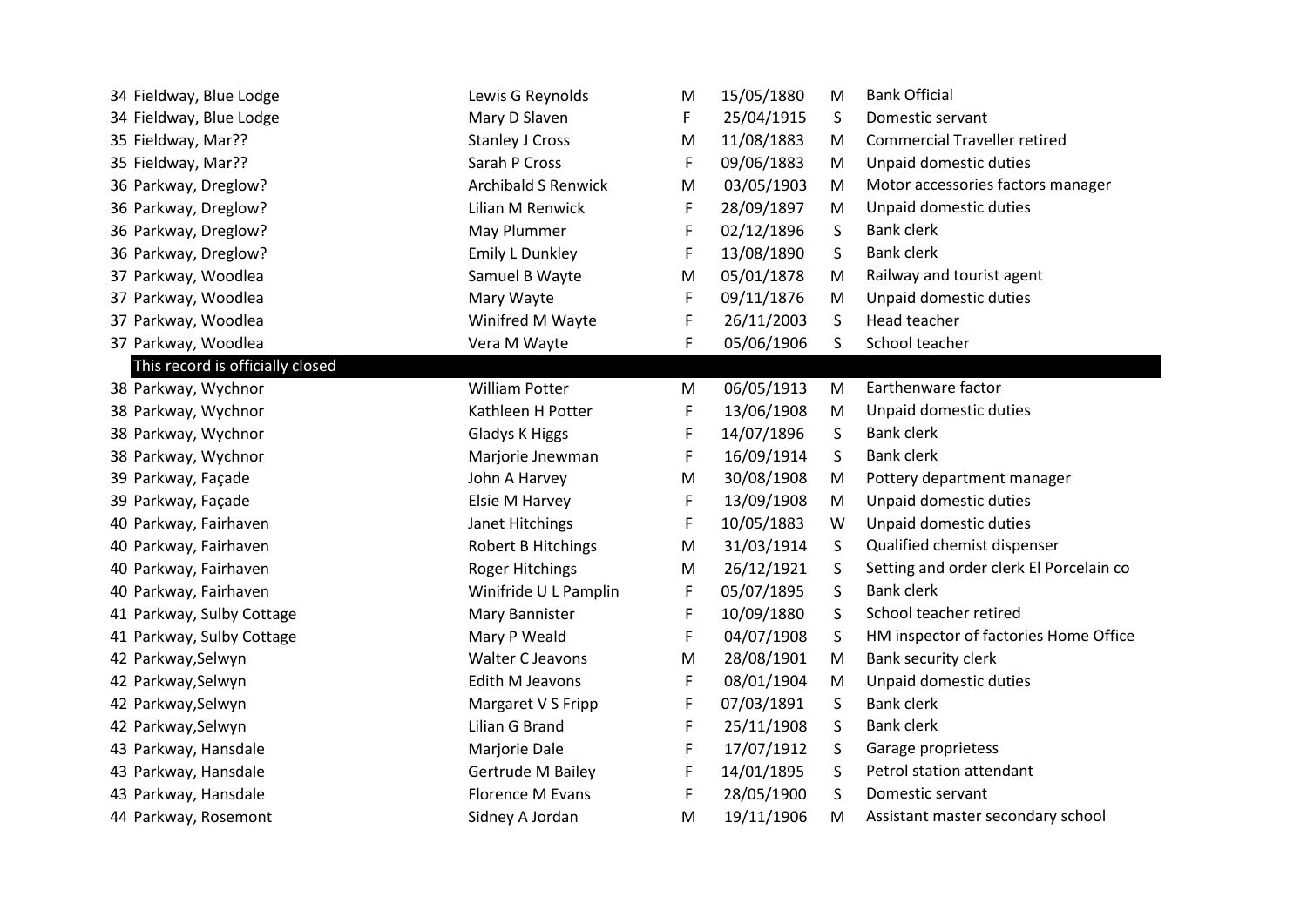| 44 Parkway, Rosemont             | Ivy Jordan                   | F | 27/08/1902  | M | Unpaid domestic duties                |
|----------------------------------|------------------------------|---|-------------|---|---------------------------------------|
| 44 Parkway, Rosemont             | Roseilla Halfpenny           | F | 02/08/1876  | W | Unpaid domestic duties                |
| 45 Parkway, Hillcrest            | Sidney G Long                | M | 28/09/1893  | M | <b>Bank Official</b>                  |
| 45 Parkway, Hillcrest            | Lilian E Long                | F | 02/09/1891  | M | Unpaid domestic duties                |
| 45 Parkway, Hillcrest            | Margaret O G Long            | F | 01/06/1925  | S | At school                             |
| This record is officially closed |                              |   |             |   |                                       |
| 45 Parkway, Hillcrest            | Allan D Naunton              | M | 26/03/1892? | M | <b>Bank Official</b>                  |
| 46 Parkway, Mayfield             | William D C R Ball           | M | 07/01/1911  | M | Managing directot furniture retailers |
| 46 Parkway, Mayfield             | Doreen U Ball                | F | 05/01/1917  | M | Unpaid domestic duties                |
| 47 Parkway, Joyfields            | <b>Frank Yates</b>           | M | 19/01/1902  | M | General medical practitioner          |
| 47 Parkway, Joyfields            | <b>Ada Yates</b>             | F | 21/12/1904  | M | Unpaid domestic duties                |
| 47 Parkway, Joyfields            | <b>Gordon Yates</b>          | M | 29/07/1931  | S | At school                             |
| 47 Parkway, Joyfields            | ?? Yates                     | F | 17/05/1934  | S | At school                             |
| 47 Parkway, Joyfields            | Ursula C E Oppenheim         | F | 25/03/1921  | S | Domestic servant                      |
| 48 Parkway, Silver Ridge         | Ernest C Redfern             | M | 24/11/1881  | M | Glass and china merchant              |
| 48 Parkway, Silver Ridge         | Ermina Redfern ??            | F | 08/02/1882  | M | Unpaid domestic duties                |
| 48 Parkway, Silver Ridge         | Ewart B Redfern ??           | M | 09/05/1914  | S | Chartered architect                   |
| 48 Parkway, Silver Ridge         | Marianne Goodman             | F | 24/01/1878  | W | Unpaid domestic duties                |
| 49 Parkway, Lingdale             | James E Wright               | M | 29/12/1894  | M | Electrical porcelain manufacturer     |
| 49 Parkway, Lingdale             | Elizabeth M W Wright         | F | 14/11/1904  | M | Unpaid domestic duties                |
| This record is officially closed |                              |   |             |   |                                       |
| 49 Parkway, Lingdale             | <b>Gwendoline E T Morris</b> | F | 02/10/1924  | S | <b>Domestic Servant</b>               |
| 50 Parkway, Parkfields           | Douglas E Wilishaw           | M | 09/06/1902  | M | Pottery manufacturer                  |
| 50 Parkway, Parkfields           | Florence F Wilishaw          | F | 23/02/1907  | M | Unpaid domestic duties                |
| This record is officially closed |                              |   |             |   |                                       |
| 51 Parkway, Ranersee?            | <b>Sallie Walters</b>        | F | 11/07/1864  | S | Unpaid domestic duties                |
| 51 Parkway, Ranersee?            | May Braddock                 | F | 13/05/1887  | S | <b>Domestic Servant</b>               |
| 51 Parkway, Ranersee?            | Elizabeth Catchpole          | F | 15/03/1861  | W | Unpaid domestic duties                |
| 52 Parkway, Oaklands             | George A H Williams          | M | 23/01/1902  | M | Bank accountant                       |
| 52 Parkway, Oaklands             | Florence B D Williams        | F | 16/03/1909  | M | Unpaid domestic duties                |
| This record is officially closed |                              |   |             |   |                                       |
| 53 Parkway, Green Ridges         | Dorothie J Bowen             | F | 09/07/1905  | M | Unpaid domestic duties                |
| 53 Parkway, Green Ridges         | Rachael M Preece             | F | 03/05/1921  | S | <b>Domestic Servant</b>               |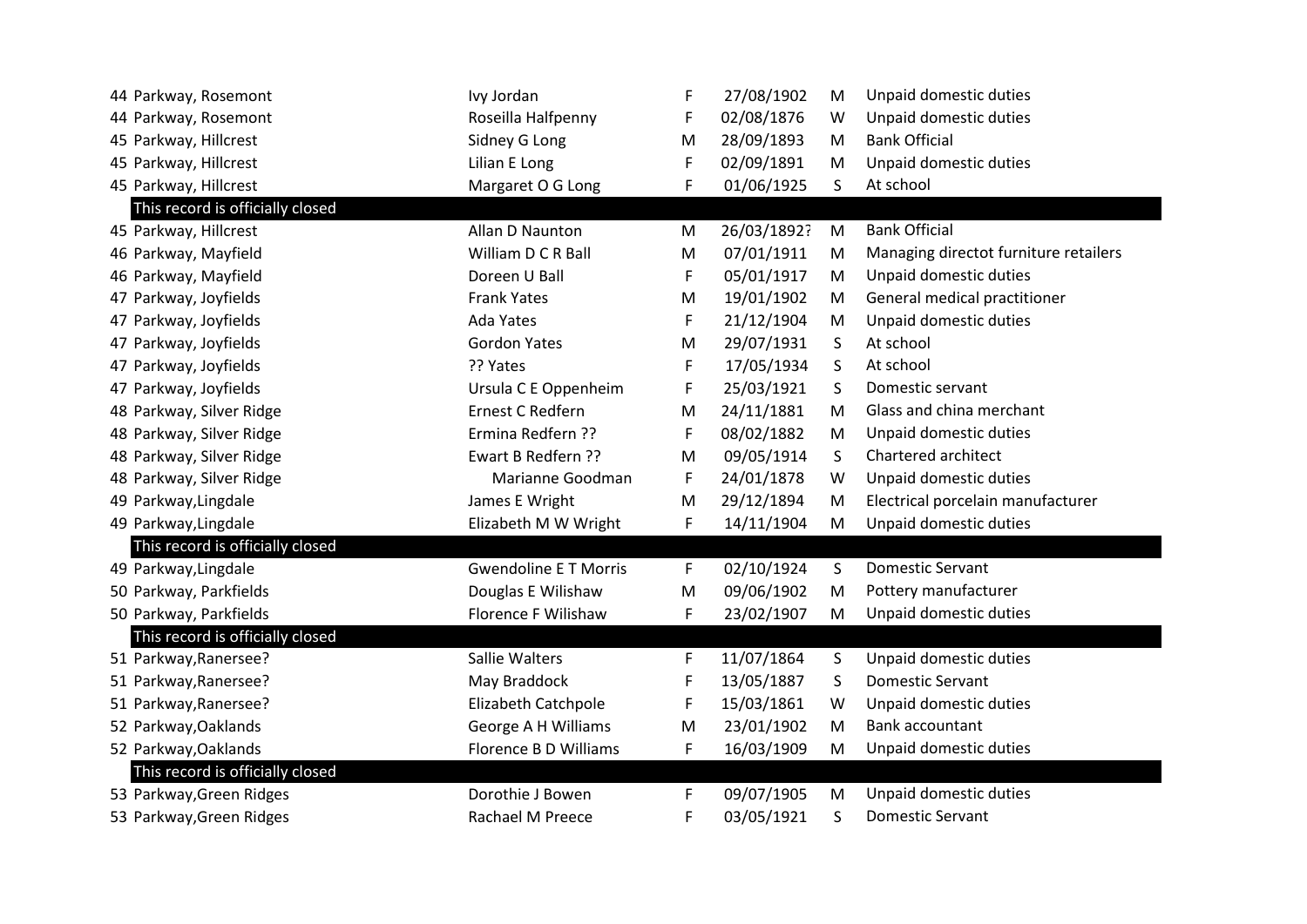| 53 Parkway, Green Ridges         | James A G Bowen         | M | 14/04/1901 | M            | Assistant manager and engineer omnibus |
|----------------------------------|-------------------------|---|------------|--------------|----------------------------------------|
| 54 Parkway, Jaymount             | Mary Carter             | F | 10/10/1879 | W            | Unpaid domestic duties                 |
| 54 Parkway, Jaymount             | Stanley J Carter        | M | 07/03/1908 | S            | Secretary Insurance                    |
| 54 Parkway, Jaymount             | Norman F Carter         | M | 10/09/1909 | S            | Pottery commercial traveller           |
| 55 Parkway, Vista Colina         | Mary A E Yates          | F | 14/12/1856 | W            | Unpaid domestic duties                 |
| 55 Parkway, Vista Colina         | William S Bertioli      | M | 25/08/1893 | M            | Agent                                  |
| 55 Parkway, Vista Colina         | Doris M Bertioli        | F | 13/05/1886 | M            | Unpaid domestic duties                 |
|                                  |                         |   |            |              | Cooper, grate manufacturer and timber  |
| 56 Parkway, Granville            | <b>Ernest Critchlow</b> | M | 29/04/1879 | M            | merchant                               |
| 56 Parkway, Granville            | Elisa Critchlow         | F | 14/03/1885 | M            | Unpaid domestic duties                 |
| 57 Parkway, Granville            | Maude Evans             | F | 10/03/1909 | M            | Book keeper                            |
| This record is officially closed |                         |   |            |              |                                        |
| 57 Parkway, Dunaegan?            | <b>Thedford Dymock</b>  | M | 31/07/1893 | M            | HM inspector of factories Home Office  |
| 57 Parkway, Dunaegan?            | Dorothy M Dymock        | F | 14/04/1914 | M            | Unpaid domestic duties                 |
| This record is officially closed |                         |   |            |              |                                        |
| 57 Parkway, Dunaegan?            | Eileen W D Withers      | F | 22/06/1919 | S            | <b>Bank clerk</b>                      |
| 57 Parkway, Dunaegan?            | Hilda M Chidlow         | F | 10/07/1922 | S            | Domestic Servant                       |
| 58 Parkway, Emsley               | Eric A Jones            | M | 24/03/1904 | M            | China manufacturer                     |
| 58 Parkway, Emsley               | Eileen Mary Jones       | F | 21/07/1911 | M            | Unpaid domestic duties                 |
| This record is officially closed |                         |   |            |              |                                        |
| This record is officially closed |                         |   |            |              |                                        |
| 58 Parkway, Emsley               | Marjorie M Smith        | F | 26/10/1923 | S            | <b>Domestic Servant</b>                |
| 59 Parkway, Roseacre             | Sadie M Holloway        | F | 11/12/1907 | S            | <b>Bank clerk</b>                      |
| 59 Parkway, Roseacre             | Kathleen J Wesson       | F | 13/11/1895 | S            | <b>Bank clerk</b>                      |
| 59 Parkway, Roseacre             | <b>Lizzie Rivers</b>    | F | 26/07/1875 | W            | Unpaid domestic duties                 |
| 59 Parkway, Roseacre             | <b>Ethel Gallimore</b>  | F | 06/04/1906 | M            | Unpaid domestic duties                 |
| 59 Parkway, Roseacre             | Sheila Mary Gallimore   | F | 13/05/1935 | S            | under school age                       |
| 59 Parkway, Roseacre             | JohnP Gallimore         | M | 23/05/1900 | M            | Managing director of pottery           |
| 60 Parkway, Th??                 | Sarah E Bradbury        | F | 11/09/1877 | W            | Unpaid domestic duties                 |
| 60 Parkway, Th??                 | Dorothy Bradbury        | F | 06/03/1911 | <sub>S</sub> | General office worker                  |
| 60 Parkway, Th??                 | Jack Bradbury           | M | 07/02/1916 | S            | Pottery factor                         |
| 61 Parkway, Thalassa             | Guy J Emery             | M | 01/02/1907 | M            | Colour manufacturer                    |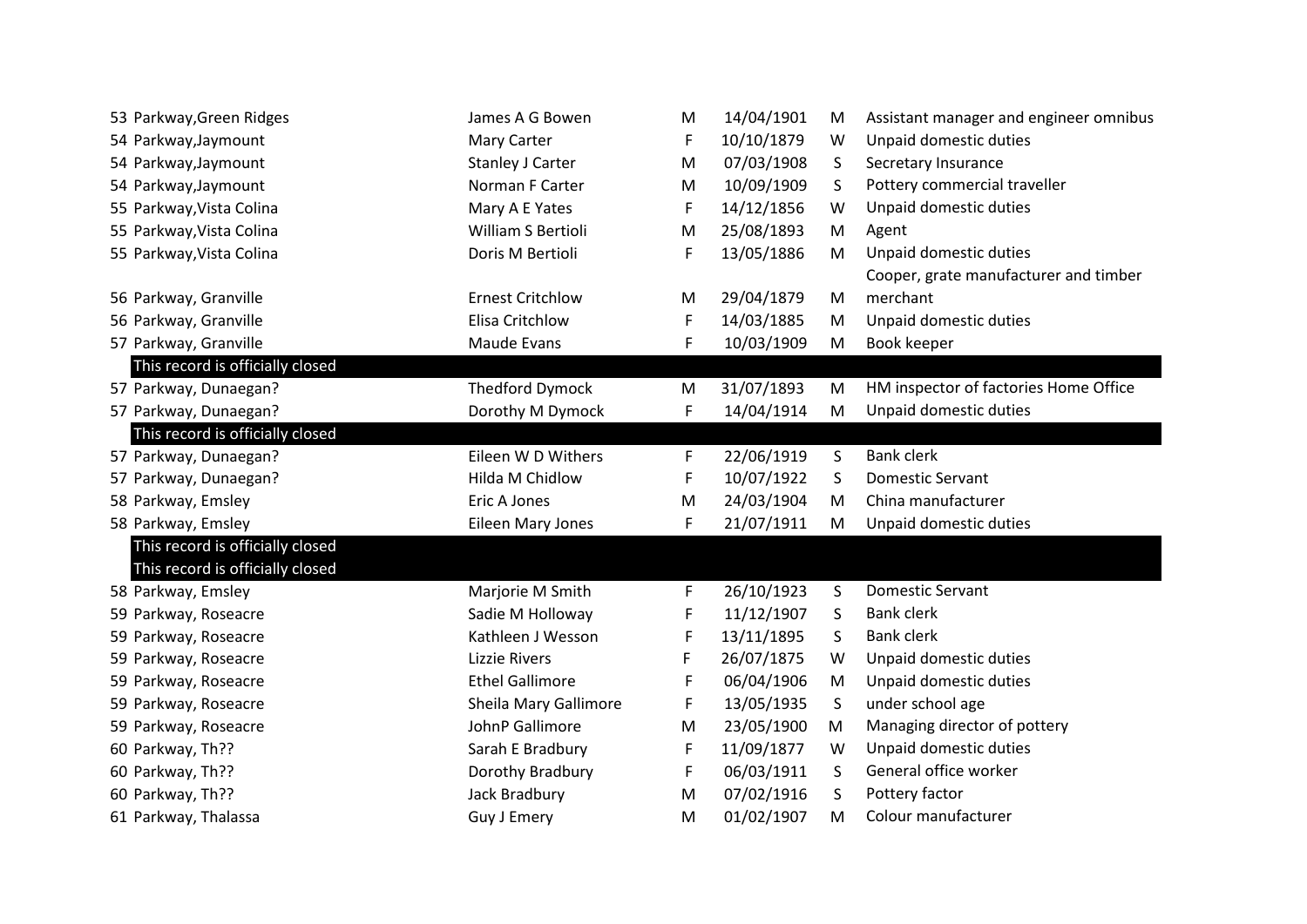| 61 Parkway, Thalassa             | <b>Phyllis Emery</b>    | F  | 14/09/1900 | M       | Unpaid domestic duties              |
|----------------------------------|-------------------------|----|------------|---------|-------------------------------------|
| This record is officially closed |                         |    |            |         |                                     |
| 61 Parkway, Thalassa             | Mary E Walker           | F  | 07/06/1915 | M       | <b>Domestic Servant</b>             |
| 62 Parkway, Woodrising           | Mary Platt              | F  | 16/11/1871 | W       | Unpaid domestic duties              |
| 63 Parkway, Ednam                | William C Scott         | M  | 10/12/1906 | M       | Chief assistant solicitor           |
| 63 Parkway, Ednam                | Hilda Scott             | F  | 21/09/1905 | M       | Unpaid domestic duties              |
| 63 Parkway, Ednam                | Mary E A Scott          | F  | 07/05/1879 | W       | Unpaid domestic duties              |
| 64 Parkway, Freshfieds           | <b>Emile P Turner</b>   | M  | 23/06/1878 | M       | Mining engineer coal                |
| 64 Parkway, Freshfieds           | <b>Edith M Turner</b>   | F  | 18/11/1879 | M       | Unpaid domestic duties              |
| 64 Parkway, Freshfieds           | Doris M Leach           | F  | 24/01/1925 | S       | <b>Domestic Servant</b>             |
| 64 Parkway, Freshfieds           | Joan Henderson          | F  | 21/08/1913 | S       | <b>Bank clerk</b>                   |
| 64 Parkway, Freshfieds           | Kittie D Till           | F  | 21/09/1913 | S       | <b>Bank clerk</b>                   |
| 65 Parkway, Blue Haven           | <b>Robert A Maddock</b> | M  | 01/09/1899 | M       | Earthenware manufacturer            |
| 65 Parkway, Blue Haven           | Lily A Maddock          | F  | 17/10/1896 | M       | Unpaid domestic duties              |
| This record is officially closed |                         |    |            |         |                                     |
| 65 Parkway, Blue Haven           | Mary J Bowers           | F. | 17/08/1890 | S       | <b>Domestic Servant</b>             |
| 66 Parkway, The Spinney          | William S Machin        | M  | 27/04/1888 | M       | Manager glazed tile manufacturer    |
| 66 Parkway, The Spinney          | Alice Machin            | F  | 21/07/1896 | M       | Unpaid domestic duties              |
| 66 Parkway, The Spinney          | Elizabeth Keys          | F  | 05/01/1859 | W       | Unpaid domestic duties              |
| 66 Parkway, The Spinney          | <b>Ethel Keys</b>       | F  | 08/05/1898 | $\sf S$ | Manageress ladies outfitting        |
| 67 Parkway, The Croft            | Nellie J Billington     | F  | 19/02/1913 | M       | Unpaid domestic duties              |
| 67 Parkway, The Croft            | Percy Billington        | M  | 18/08/1910 | M       | Chartered architect                 |
| 68 Parkway, Fernhills            | Eva Deakin              | F  | 06/0/1913  | M       | Unpaid domestic duties              |
| 69 Parkway, Woodside             | Henry Crowther          | M  | 29/10/1907 | M       | Insurance inspector                 |
| 69 Parkway, Woodside             | Sarah J Crowther        | F  | 26/10/1912 | M       | Unpaid domestic duties              |
| 69 Parkway, Woodside             | Audrey L Biggs          | F  | 11/09/2021 | S       | <b>Bank clerk</b>                   |
| 70 Parkway, Woodside             | Irene L E Scott         | F  | 03/07/1921 | S       | <b>Bank clerk</b>                   |
| 70 Parkway                       | <b>Stuart Littler</b>   | M  | 19/10/1908 | M       | Insurance clerk                     |
| 70 Parkway                       | Mildred Littler         | F  | 03/03/1906 | M       | Unpaid domestic duties              |
| 70 Parkway                       | Florence M C Milliken   | F  | 10/04/2020 | S       | <b>Bank clerk</b>                   |
| This record is officially closed |                         |    |            |         |                                     |
| 71 Parkway, Treetops             | <b>Hubert Dudley</b>    | M  | 03/09/1911 | M       | Assistant secretary mining industry |
| 71 Parkway, Treetops             | Muriel M Dudley         | F  | 09/05/1911 | M       | Unpaid domestic duties              |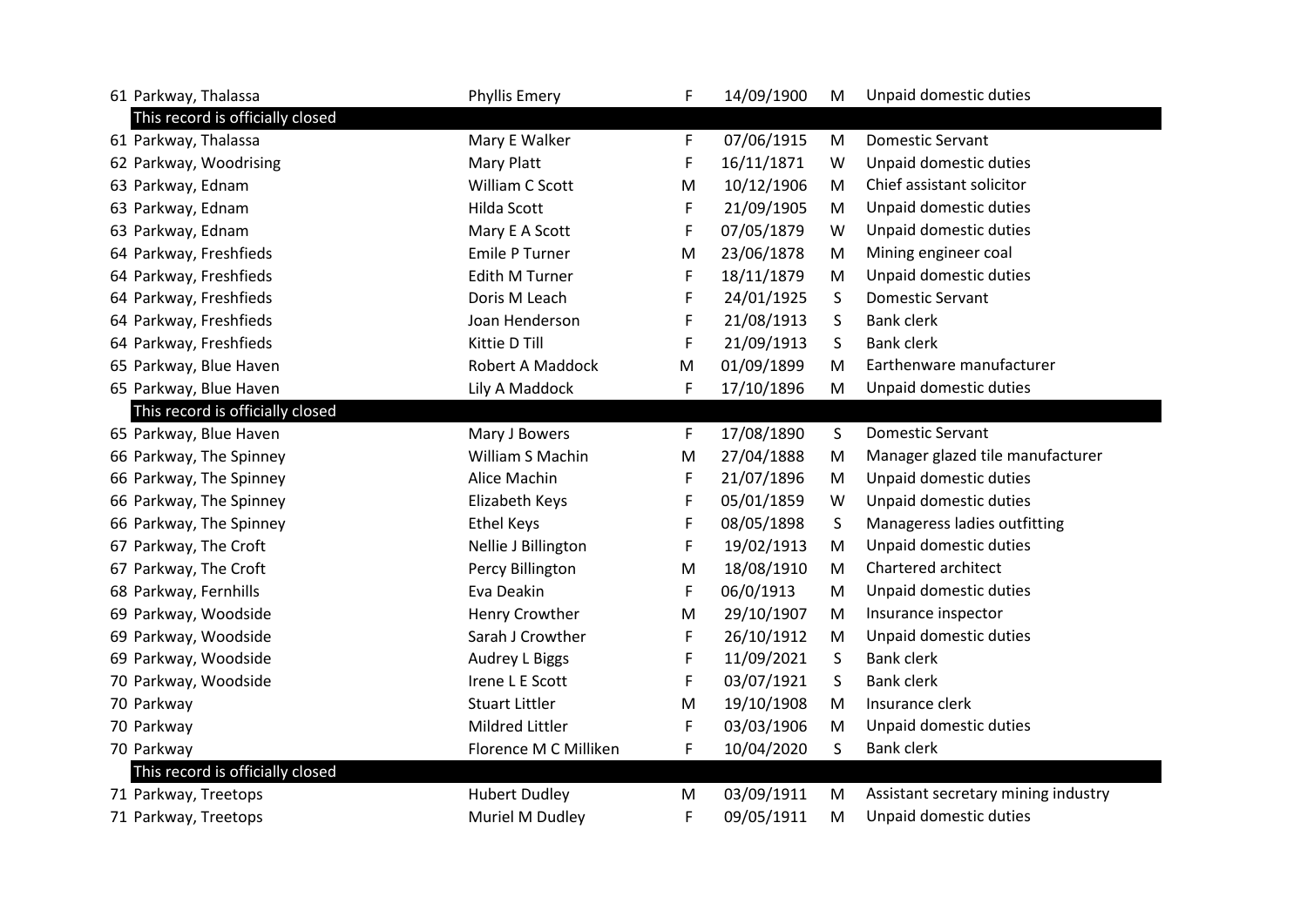| 71 Parkway, Treetops             | Leonard T Crainford        | M  | 27/04/1903               | M  | <b>Bank clerk</b>                        |
|----------------------------------|----------------------------|----|--------------------------|----|------------------------------------------|
| 72 Parkway, Minster              | Jack Mayland               | M  | 30/04/1915               | M  | Assistant manager fireclay manufacture   |
| 72 Parkway, Minster              | Iris M Mayland             | F  | 02/06/1913               | M  | Unpaid domestic duties                   |
| 73 Parkway, Mathon?              | Gordon H Couzens           | M  | 05/05/1884               | M  | <b>Bank clerk</b>                        |
| 73 Parkway, Mathon?              | <b>Wilfreda E Couzens</b>  | F  | 04/01/1885               | M  |                                          |
| 73 Parkway, Mathon?              | Gladys A Palmer            | F  | 08/07/1883               | S  | <b>Bank clerk</b>                        |
| 74 Parkway, Branwyn              | William E Morgan           | M  | 13/03/1904               | M  | <b>Builder contractor</b>                |
| 74 Branwyn                       | <b>William E Morgan</b>    | M  | 13/11/1904               | M  | <b>Builder and contractor</b>            |
| 74 Parkway, Branwyn              | Winifre M Morgan           | F  | 29/08/1911               | M  | Unpaid domestic duties                   |
| 74 Parkway, Branwyn              | Doris A Swirles            | F  | 07/01/1902               | S  | <b>Bank clerk</b>                        |
| 74 Parkway, Branwyn              | Margaret A Yewen??         | F  | 16/10/1915               | S  | <b>Bank clerk</b>                        |
| 75 Parkway, Bry??                | Thomas G Lovatt            | M  | 01/05/1913               | M  | Elementary school teacher                |
| 75 Parkway, Bry??                | Pauline Lovatt             | F  | 04/04/1913               | M  | Unpaid domestic duties                   |
| 76 Parkway, Gable Cottage        | George B Francis           | M  | 09/02/1911               | M  | Capt 51st Midland Regt Royal Artillery   |
| 76 Parkway, Gable Cottage        | <b>Florence J Francis</b>  | F  | 19/02/1916               | M  | Unpaid domestic duties                   |
| 76 Parkway, Gable Cottage        | <b>Irene Brindley</b>      | F  | 23/02/1922               | S  | <b>Domestic Servant</b>                  |
| 77 Parkway, 6                    | Catherine Marsh            | F  | 07/02/1870               | W  | Unpaid domestic duties                   |
|                                  |                            |    |                          |    |                                          |
| This record is officially closed |                            |    |                          |    |                                          |
|                                  |                            |    |                          |    |                                          |
| 78 Parkway, Highgreaves          | <b>Henry Hammersley</b>    | M  | 22/12/1903               | M  | Local government officer Asst accountant |
| 78 Parkway, Highgreaves          | <b>Florence Hammersley</b> | F  | 07/10/1905               | M  | Unpaid domestic duties                   |
| 78 Parkway, Highgreaves          | Doris Lilian Oxman         | F  | 31/08/1921               | S  | <b>Bank clerk</b>                        |
| 79 Parkway, Woodlands            | Percy J Frost              | M  | 20/08/1883               | M  | Elementary school teacher                |
| 79 Parkway, Woodlands            | Ada Frost                  | F  | 04/11/1884               | M  | Unpaid domestic duties                   |
| 79 Parkway, Woodlands            | Norman Frost               | M  | 20/12/1916               | S  | El appliances and motor mechanic         |
| 79 Parkway, Woodlands            | <b>Cyril Frost</b>         | M  | 17/12/1918               | S. | Shop assistant gentlemens outfitter      |
|                                  |                            |    |                          |    | Local government officer Committee       |
| 80 Parkway, Hurstgreen           | <b>William Mitton</b>      | M  | 29/06/1895               | M  | clerk                                    |
| 80 Parkway, Hurstgreen           | Lucy M Mitton              | F  | 08/06/1903               | M  | Unpaid domestic duties                   |
| This record is officially closed |                            |    |                          |    |                                          |
| 80 Parkway, Hurstgreen           | Enid G Sanderson           | F. | 29/03/1921               | S  | <b>Bank clerk</b>                        |
| 80 Parkway, Hurstgreen           | Joan F Cass                | F  | 07/02/1921<br>15/06/1909 | S  | <b>Bank clerk</b>                        |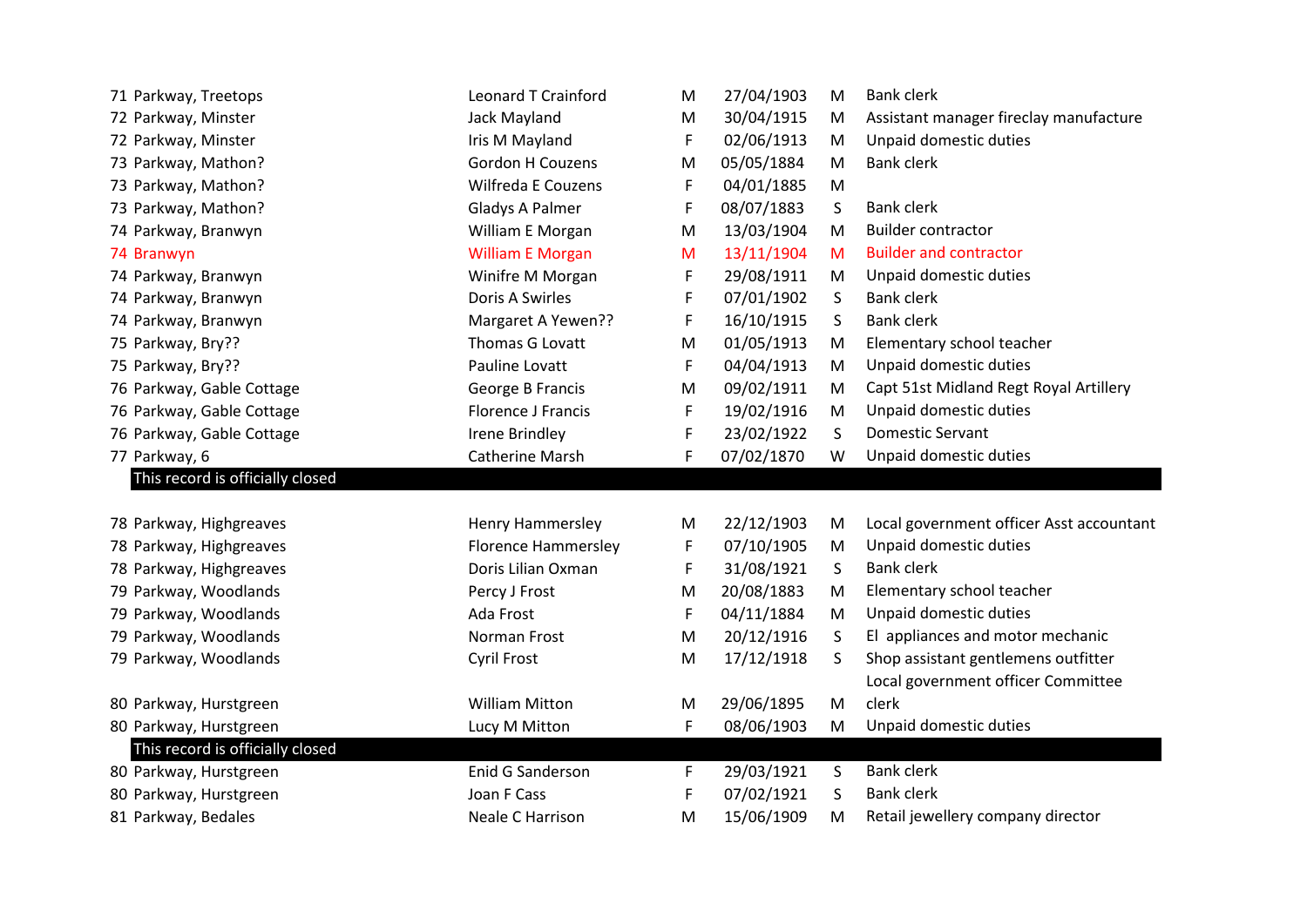| 81 Parkway, Bedales              | Sarah E Harrison         | F | 16/04/1909 | M  | Unpaid domestic duties                |
|----------------------------------|--------------------------|---|------------|----|---------------------------------------|
| 81 Parkway, Bedales              | Charles F N Harrison     | M | 31/03/1939 | S  | under school age                      |
| 81 Parkway, Bedales              | Athalie E D Bertioli     | F | 15/02/1920 | S  | <b>Bank clerk</b>                     |
| 81 Parkway, Bedales              | Emmaline A V Serra       | F | 22/08/1920 | S  | <b>Bank clerk</b>                     |
| 81 Parkway, Bedales              | Catherine W Miles        | F | 07/07/1915 | S  | <b>Domestic Servant</b>               |
| This record is officially closed |                          |   |            |    |                                       |
| 83 Parkway, Parkway              | <b>Herbert J Farrell</b> | M | 22/12/1885 | S  | Manufacturers agent                   |
| 84 Parkway, Hawthorn House       | John Hawthorn            | M | 16/04/1892 | M  | Bus proprietor retired                |
| 84 Parkway, Hawthorn House       | Elizabeth A Hawthorn     | F | 29/05/1911 | M  | Unpaid domestic duties                |
| 84 Parkway, Hawthorn House       | John H Hawthorne         | M | 04/12/1915 | S  | Haulage contractor motor              |
| 85 Parkway, Capella              | Charle D Grimwade        | M | 13/12/1890 | M  | Earthenware manufacturer              |
| 85 Parkway, Capella              | Nora Grimwade            | F | 25/04/1906 | M  | Unpaid domestic duties                |
| This record is officially closed |                          |   |            |    |                                       |
| This record is officially closed |                          |   |            |    |                                       |
| 86 Parkway, Open Gates           | Harold S Day             | M | 22/04/1892 | M  | Timber salesman                       |
| 86 Parkway, Open Gates           | Laura A B Day            | F | 10/11/1897 | M  | Unpaid domestic duties                |
| 86 Parkway, Open Gates           | Annette Sneyd            | F | 26/09/1888 | S  | Housekeeper                           |
| 87 Parkway, Greenbank            | Harry Higson             | M | 09/09/1911 | M  | Paint manufacturers reprsentative     |
| 87 Parkway, Greenbank            | Elsie Higson             | F | 06/12/1912 | M  | Unpaid domestic duties                |
| 87 Parkway, Greenbank            | Mary A Livingstone       | F | 30/11/1903 | S  | <b>Bank clerk</b>                     |
| 87 Parkway, Greenbank            | Margaret M Livingstone   | F | £0/11/1893 | S  | <b>Bank clerk</b>                     |
| 88 Parkway, Gr??                 | Margaret Southern        | F | 19/11/1886 | S. | <b>Teacher headmistress</b>           |
| This record is officially closed |                          |   |            |    |                                       |
| 90 Parkway, Greenacres           | <b>Howard Platt</b>      | M | 23/10/1903 | M  | Manufacturer of roof tiles            |
| 90 Parkway, Greenacres           | Kathleen A Platt         | F | 27/04/1906 | M  | Unpaid domestic duties                |
| This record is officially closed |                          |   |            |    |                                       |
| 90 Parkway, Greenacres           | Philip G C Edwards       | M | 02/10/1907 | S  | Assistant inspector Lloyds bank       |
| 90 Parkway, Greenacres           | Stanley G Baker          | M | 03/04/1907 | S. | Assistant inspector Lloyds bank       |
|                                  |                          |   |            |    | Engineer and general manager chemical |
| 91 Parkway, The Garth            | Robert H Ritchie         | M | 11/06/1899 | M  | and ceramic co                        |
| 91 Parkway, The Garth            | <b>Bessie S Ritchie</b>  | F | 10/05/1898 | M  | Unpaid domestic duties                |
| 91 Parkway, The Garth            | Mary M R Ritchie         | F | 29/06/1931 | S  | At school                             |
| 91 Parkway, The Garth            | Nelly Dean               | F | 29/09/1907 | S  | <b>Domestic Servant</b>               |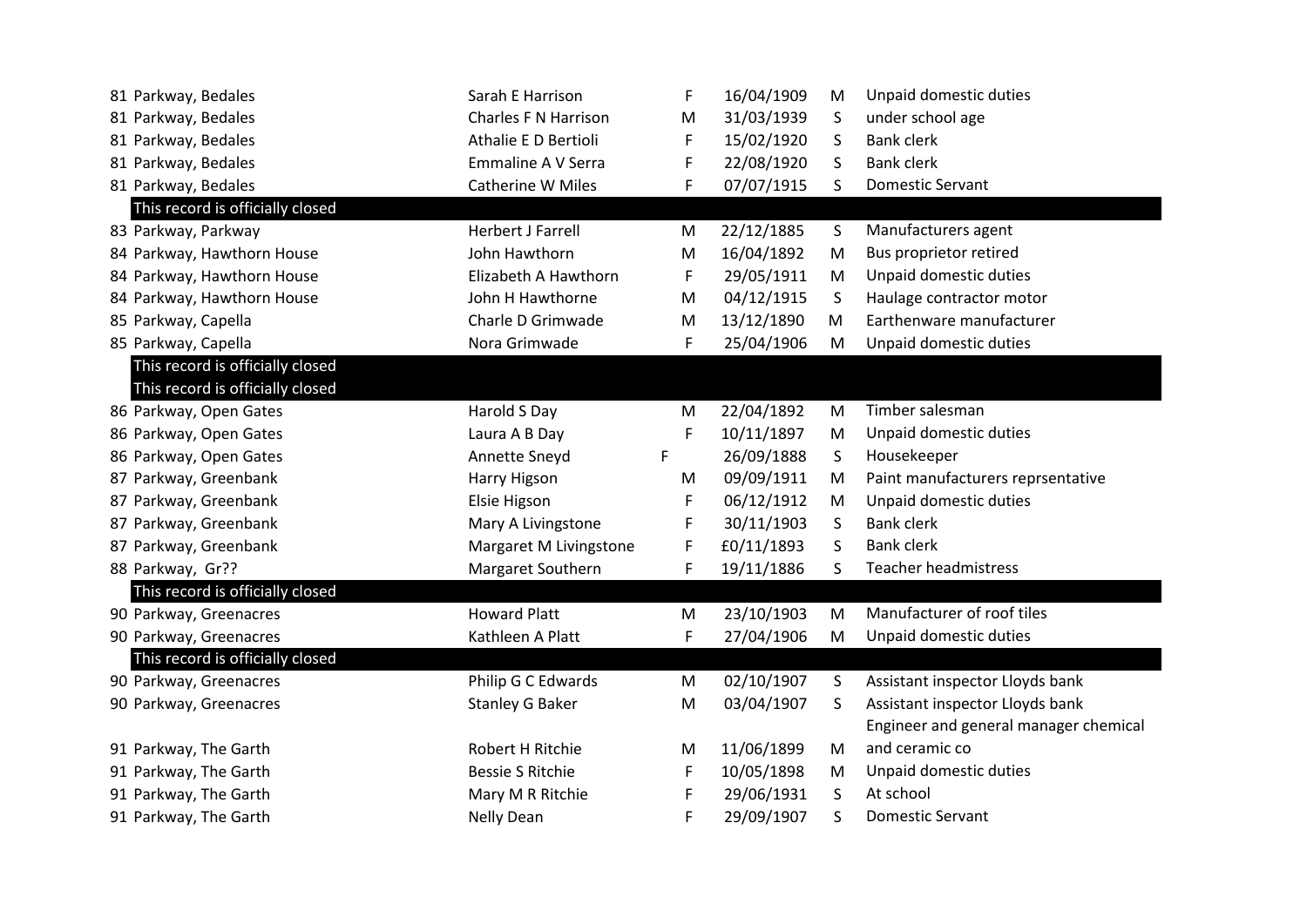| 92 The Fieldway                  | Elijah W T Mayer         | М | 06/11/1882 | М  | Pottery colour and glaze manufacturer   |
|----------------------------------|--------------------------|---|------------|----|-----------------------------------------|
| 92 The Fieldway                  | Elizabeth Mayer          | F | 26/02/1883 | M  | Unpaid domestic duties                  |
| 92 The Fieldway                  | Eric T Mayer             | M | 13/09/1915 | S. | Pottery colour glaze representative     |
| 92 The Fieldway                  | Donald Mayer             | M | 29/11/1916 | S  | Pottery colour glaze cashier            |
| 92 The Fieldway                  | Colin Mayer              | M | 16/01/1921 | S  | Pottery colour glaze student chemist    |
| 92 The Fieldway                  | Nancy Mayer              | F | 27/12/1922 | S  | Motor garage clerk                      |
| Northwood                        |                          |   |            |    |                                         |
| Hanchurch                        |                          |   |            |    |                                         |
| Beech                            |                          |   |            |    |                                         |
| 261 Lynnwood, Whitmore Road      | Thomas J M Warner        | M | 26/04/1899 | M  | <b>Colliery Power Station attendant</b> |
| 261 Lynnwood, Whitmore Road      | <b>Ethel Warner</b>      | F | 06/04/1903 | M  | Unpaid domestic duties                  |
| 262 Holmlea, Whitmore Road       | Arthur Cartwright        | M | 20/06/1912 | M  | Letterpress machine mender              |
| This record is officially closed |                          |   |            |    |                                         |
| 262 Holmlea, Whitmore Road       | Dorothy M Horton         | F | 06/04/1898 | S  | Civil servant                           |
| 262 Holmlea, Whitmore Road       | <b>Grace Coney</b>       | F | 28/06/1901 | S  | Civil servant                           |
| 263 Stanfield, Whitmore Road     | Vacant                   |   |            |    |                                         |
| 264 Lareto, Whitmore Road        | <b>Stephen M Sanders</b> | M | 21/10/1902 | М  | Clerk unemployment assistant board      |
| 264 Lareto, Whitmore Road        | <b>Frances M Sanders</b> | F | 05/11/2003 | M  | Unpaid domestic duties                  |
| 265 Seven Trees, Whitmore Road   | Louisa M Harwood         | F | 23/01/1887 | W  | Unpaid domestic duties                  |
| 265 Seven Trees, Whitmore Road   | <b>Ethel C Boyles</b>    | F | 20/04/1917 | S  | <b>Bank clerk</b>                       |
| 265 Seven Trees, Whitmore Road   | Elizabeth M Wilkins      | F | 05/02/1919 | S  | <b>Bank clerk</b>                       |
| Seven Trees, Whitmore Road       | William F J Harwood      | M | 19/10/1903 | S  | <b>RAF Pilot</b>                        |
| 266 13 Whitmore Road             | James H Findlay          | M | 22/05/1905 | M  | Vetinary inspector Min of Ag            |
| 13 Whitmore Road                 | Prudence A Findlay       | F | 05/09/1912 | M  | Unpaid domestic duties                  |
| This record is officially closed |                          |   |            |    |                                         |
| 13 Whitmore Road                 | James G H Findlay        | M | 13/09/1938 | S  | under school age                        |
| 13 Whitmore Road                 | <b>Edith L Holmes</b>    | F | 07/12/1914 | S  | <b>Bank clerk</b>                       |
| 267 12 Whitmore Road             | Frank S Mould            | M | 25/09/1912 | M  | General building contractor             |
| 12 Whitmore Road                 | Marjorie Mould           | F | 15/04/1914 | M  | Unpaid domestic duties                  |
| 268 Wood Risings, Whitmore Road  | May Warren               | F | 05/03/1874 | W  | Unpaid domestic duties                  |
| Wood Risings, Whitmore Road      | <b>Richard S Warren</b>  | M | 21/01/1912 | S  | <b>Bank clerk</b>                       |
| 269 Marasana, Whitmore Road      | Ernest P Rushbrooke      | M | 30/08/1898 | M  | Chartered civil engineer                |
| This record is officially closed |                          |   |            |    |                                         |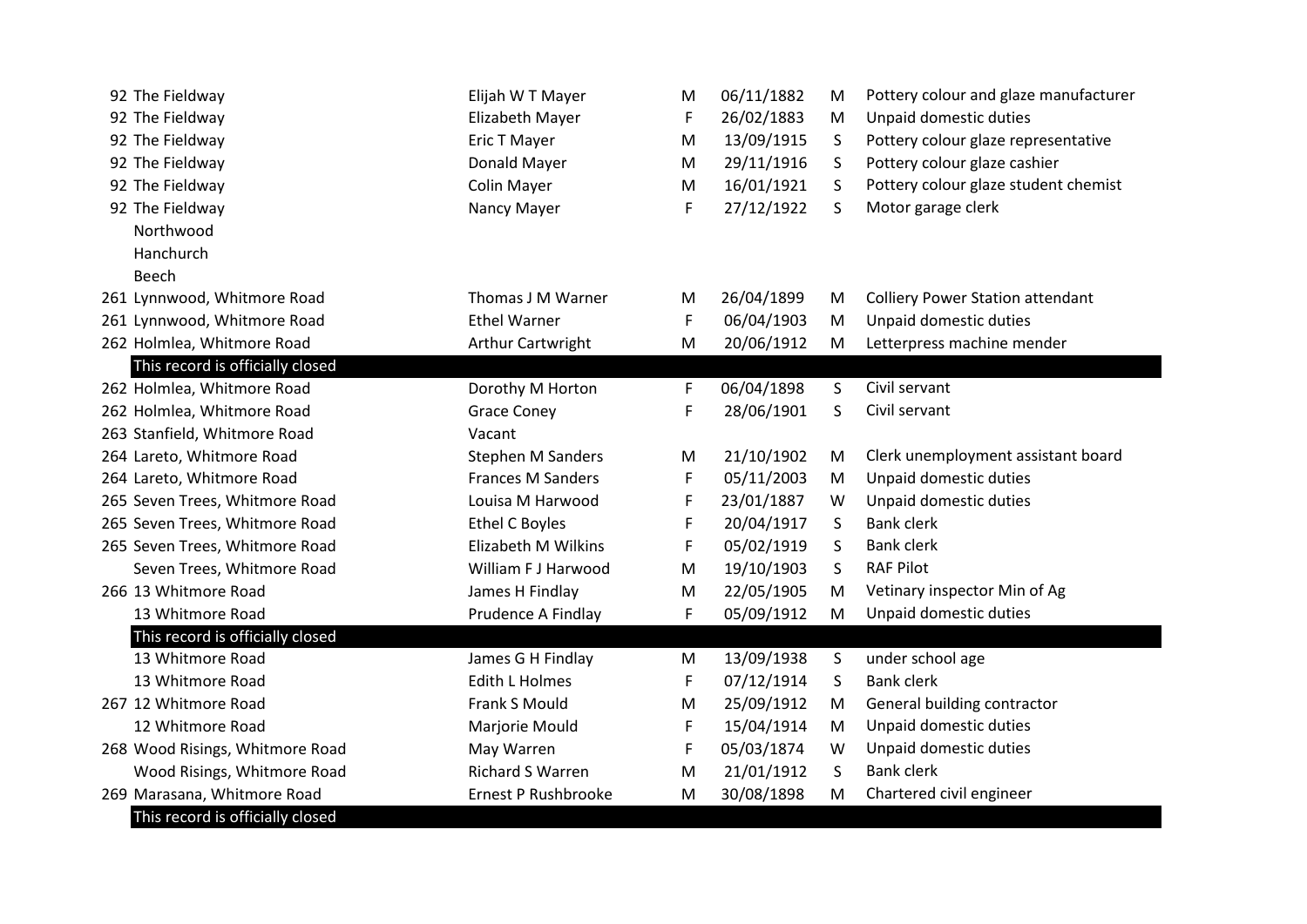| 270 9 Whitmore Road              | Robert B Hubbard        | M | 14/09/1902 | M | <b>Bank clerk</b>                 |
|----------------------------------|-------------------------|---|------------|---|-----------------------------------|
| 9 Whitmore Road                  | Dorothy M Hubbard       | F | 08/06/1899 | M | Unpaid domestic duties            |
| This record is officially closed |                         |   |            |   |                                   |
| 271 Chetwynd, Whitmore Road      | Leslie Jones            | M | 29/05/1906 | M | <b>Electrical engineer</b>        |
| Chetwynd, Whitmore Road          | Winniefrid Jones        | F | 30/07/1910 | M | Unpaid domestic duties            |
| This record is officially closed |                         |   |            |   |                                   |
| Chetwynd, Whitmore Road          | Vivian E Smith          | F | 27/04/1916 | S | Shorthand typist                  |
| This record is officially closed |                         |   |            |   |                                   |
|                                  |                         |   |            |   | senior locomotive foreman retired |
| 273 Hillside, Whitmore Road      | <b>Austin Jones</b>     | M | 28/01/1879 | M | Nigerian railways                 |
| 273 Hillside, Whitmore Road      | Mary E Jones            | F | 13/06/1910 | M | Unpaid domestic duties            |
| 273 Hillside, Whitmore Road      | Kathleen M Birch        | F | 14/07/1920 | S | <b>Bank clerk</b>                 |
| 273 Whitmore Road                | <b>Phyllis D Jones</b>  | F | 18/08/1921 | S | <b>Bank clerk</b>                 |
| This record is officially closed |                         |   |            |   |                                   |
| 274 Kenwood, Whitmore Road       | Alfred N H Brade        | M | 20/01/1906 | M | ??                                |
| 274 Kenwood, Whitmore Road       | Mary Brade              | F | 13/06/1910 | M | Unpaid domestic duties            |
| 274 Kenwood, Whitmore Road       | Peter G Brade           | М | 24/05/1937 | S | under school age                  |
| 274 Kenwood, Whitmore Road       | Dorothy A M Freegard    | F | 14/05/1920 | S | <b>Bank clerk</b>                 |
| 275 The Anchorage, Whitmore Road | <b>Gerald P Devaney</b> | M | 28/03/1905 | M | Aircraft component manufacturer   |
| 275 The Anchorage, Whitmore Road | Ina M Devaney           | F | 02/07/1904 | M | Unpaid domestic duties            |
| This record is officially closed |                         |   |            |   |                                   |
| This record is officially closed |                         |   |            |   |                                   |
| 276 Newton, Whitmore Road        | William T Parton        | M | 01/01/1892 | M | Engineers supervisor              |
| 276 Newton, Whitmore Road        | <b>Millicent Parton</b> | F | 11/08/1896 | M | Unpaid domestic duties            |
| 276 Newton, Whitmore Road        | John Parton             | M | 05/06/1925 | S | At school                         |
| This record is officially closed |                         |   |            |   |                                   |
| This record is officially closed |                         |   |            |   |                                   |
| 277 2 Whitmore Road              | Geo W Walker            | M | 10/06/1911 | M | Retail Drapery dealer             |
| 277 2 Whitmore Road              | Margaret E Walker       | F | 24/03/1913 | M | Unpaid domestic duties            |
| 277 2 Whitmore Road              | John K Walker           | M | 08/12/1931 | S | At school                         |
| 277 2 Whitmore Road              | Maxwell M J Walker      | M | 21/02/1935 | S | under school age                  |
| 277 2 Whitmore Road              | Hilda M Souster         | F | 15/08/1919 | S | <b>Bank clerk</b>                 |
| 278 Santa Maria, Whitmore Road   | George Goodall          | M | 12/04/1905 | M | Brassfitter sanitary ware         |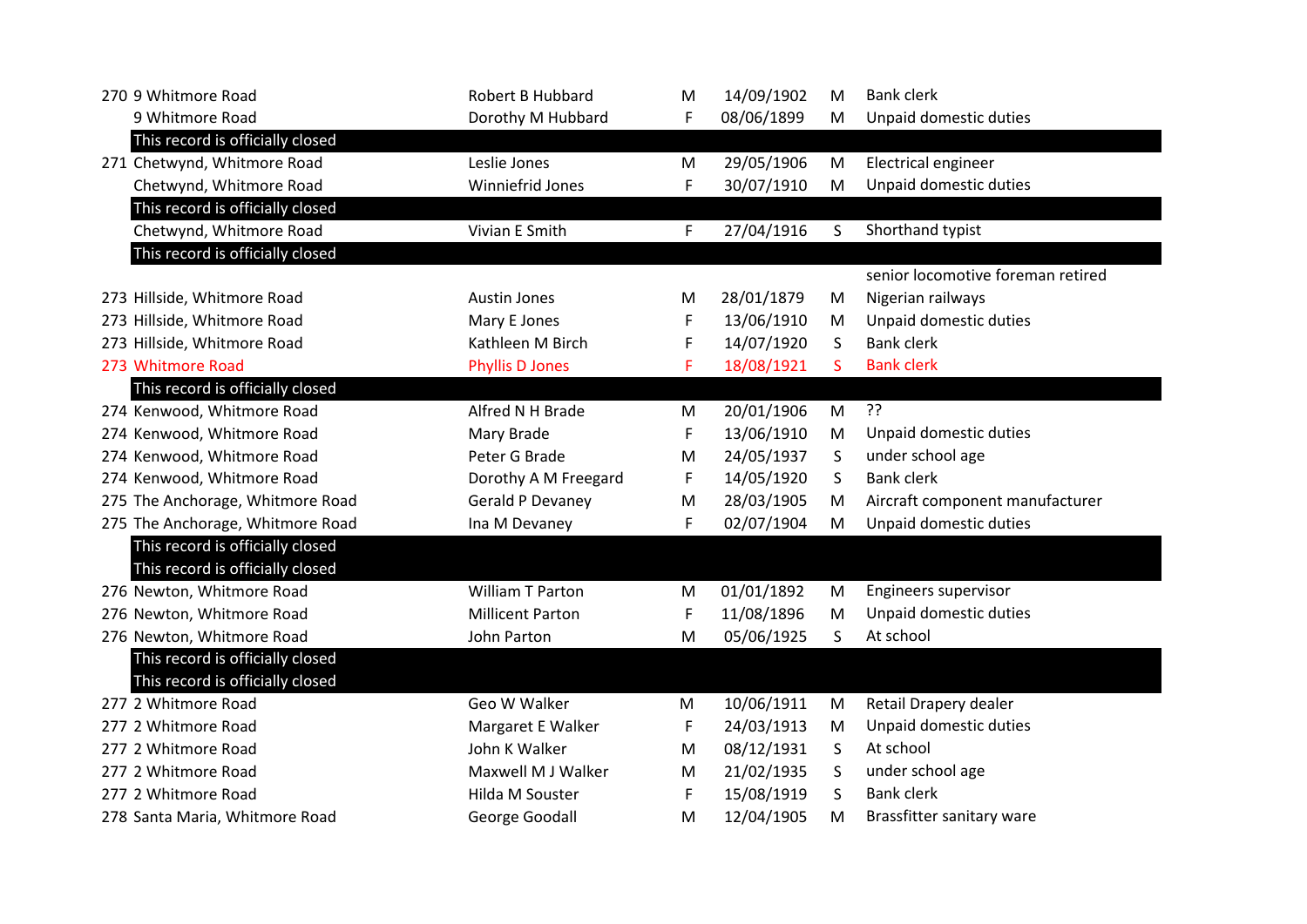| 278 Santa Maria, Whitmore Road          | Hilda B Goodall            | F | 03/01/1910 | M         | Unpaid domestic duties               |
|-----------------------------------------|----------------------------|---|------------|-----------|--------------------------------------|
| 278 Santa Maria, Whitmore Road          | <b>Barbara C Powell</b>    | F | 25/12/1917 | S         | <b>Bank clerk</b>                    |
| 278 Santa Maria, Whitmore Road          | Margaret J Smith           | F | 28/01/1919 | S         | <b>Bank clerk</b>                    |
| This record is officially closed        |                            |   |            |           |                                      |
| 279 Hunt Kennels, Whitmore Road         | George Withington          | M | 10/04/1907 | M         | Greyhound trainer                    |
| 279 Hunt Kennels, Whitmore Road         | Gladys Withington          | F | 11/07/1911 | M         | Unpaid domestic duties               |
| 280 Hunt Kennels, Vacant, Whitmore Road |                            |   |            |           |                                      |
| 281 Hunt Kennels, Whitmore Road         | William S Lunt             | M | 24/08/1902 | M         | General manager greyhound racecourse |
| 281 Hunt Kennels, Whitmore Road         | <b>Gladys Lunt</b>         | F | 19/11/1908 | M         | Unpaid domestic duties               |
| This record is officially closed        |                            |   |            |           |                                      |
| This record is officially closed        |                            |   |            |           |                                      |
| 282 2 Greenway, Dairyfields             | <b>William D Tress</b>     | M | 21/10/1876 | M         | Wine mercants representative         |
| 282 2 Greenway, Dairyfields             | <b>Frances G Tress</b>     | F | 20/04/1872 | M         | Unpaid domestic duties               |
| 282 2 Greenway, Dairyfields             | <b>Elsie Adeline Tress</b> | F | 07/12/1887 | S         | Unpaid domestic duties               |
| 283 4 Greenway, Dairyfields             | Martha Malkin              | F | 09/01/1862 | S         | Unpaid domestic duties               |
| 283 4 Greenway, Dairyfields             | Louisa P Malkin            | F | 03/01/1883 | $\sf S$   | Masseuse and medical electrician     |
| 283 4 Greenway, Dairyfields             | Lilian C Malkin            | F | 04/03/1890 | S         | Masseuse radiographer and dispenser  |
| 284 6 GreenWay, Dairyfields             | <b>Arthur Mellor</b>       | M | 12/11/1878 | M         | Head teacher                         |
| 284 6 GreenWay, Dairyfields             | Hannah Mellor              | F | 10/06/1878 | M         | Unpaid domestic duties               |
| 284 6 GreenWay, Dairyfields             | Gordon Millington          | M | 22/08/1922 | S         | At school                            |
| 285 8 Greenway, Dairyfields             | Alexander J S Munro        | M | 23/12/1866 | M         | Estate accountant retired            |
| 285 8 Greenway, Dairyfields             | Fanny Munro                | F | 10/10/1871 | M         | Unpaid domestic duties               |
| 285 8 Greenway, Dairyfields             | Kenneth J H Munro          | M | 18/09/1914 | S         | Departmental manager tile works      |
| 286 Crowstone, Greenway, Dairyfields    | Ronald B Day               | M | 24/12/1896 | ${\sf M}$ | <b>Bank official</b>                 |
| 286 Crowstone, Greenway, Dairyfields    | Marjorie J Day             | F | 24/08/1905 | M         | Unpaid domestic duties               |
| This record is officially closed        |                            |   |            |           |                                      |
| This record is officially closed        |                            |   |            |           |                                      |
| 287 Griestling?, Greenway, Dairyfields  | <b>Edward G Mills</b>      | M | 17/07/1909 | M         | Director wholesale bakery            |
| 287 Griestling?, Greenway, Dairyfields  | <b>Agnes P Mills</b>       | F | 17/03/1916 | M         | Unpaid domestic duties               |
| 287 Griestling?, Greenway, Dairyfields  | Agnes Johnson              | F | 05/08/1915 | M         | Unpaid domestic duties               |
| This record is officially closed        |                            |   |            |           |                                      |
| 288 Glyndwr, Greenway, Dairyfields      | George C W Barker          | M | 25/06/1911 | M         | Solicitor                            |
| 288 Glyndwr, Greenway, Dairyfields      | Dorothy E Barker           | F | 29/03/1914 | M         | Unpaid domestic duties               |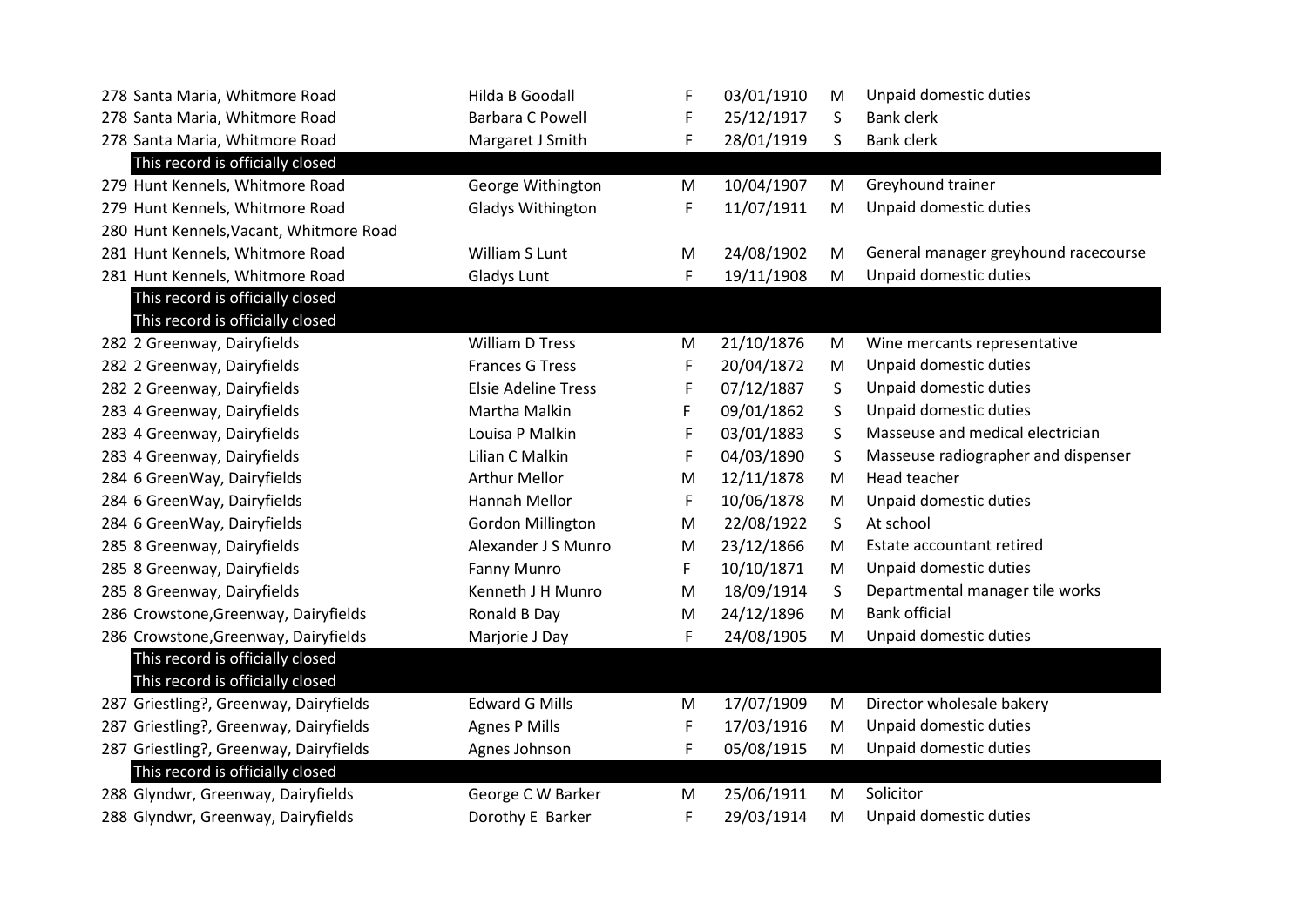| 288 Glyndwr, Greenway, Dairyfields  | David G C Barker            | M | 06/04/1939 | M  | under School age                      |
|-------------------------------------|-----------------------------|---|------------|----|---------------------------------------|
| 289 ?? Haven, Greenway, Dairyfields | Martha Glover               | F | 22/10/1898 | M  | Unpaid domestic duties                |
| This record is officially closed    |                             |   |            |    |                                       |
| This record is officially closed    |                             |   |            |    |                                       |
| 289 ?? Haven, Greenway, Dairyfields | Samuel H W Glover?          | M | 29/05/1894 | M  | Bank cashier                          |
| 290 18 Greenway, Dairyfields        | Thomas H Harrison           | M | 11/03/1899 | M  | Builders general foreman              |
| 290 18 Greenway, Dairyfields        | <b>Millicent Harrison</b>   | F | 14/01/1898 | M  | Unpaid domestic duties                |
| 290 18 Greenway, Dairyfields        | <b>Thomas S Harrison</b>    | M | 04/03/1924 | S. | At school                             |
| This record is officially closed    |                             |   |            |    |                                       |
| 290 18 Greenway, Dairyfields        | Irene M Jordan              | F | 27/06/1897 | S  | <b>Bank clerk</b>                     |
| 290 18 Greenway, Dairyfields        | Anne Hambrook               | F | 18/12/1898 | S  | <b>Bank clerk</b>                     |
| 291 22 Greenway, Dairyfields        | <b>Herbert J Derricott</b>  | M | 28/12/1902 | M  | Municipal accountant AJUJA            |
| 291 22 Greenway, Dairyfields        | Elizabeth F M Derricott     | F | 30/10/1897 | M  | Unpaid domestic duties                |
| 291 22 Greenway, Dairyfields        | John C MacFarlane           | M | 27/06/1903 | M  | Accountant to cotton manufacturing co |
| 291 22 Greenway, Dairyfields        | Catherine H Mac Farlane     | F | 03/11/1904 | M  | Unpaid domestic duties                |
| 291 22 Greenway, Dairyfields        | Malcolm J MacFarlane        | M | 27/06/1934 | M  | under school age                      |
| 292 Tintagel, Greenway              | Sidney E Horne              | M | 25/11/1890 | M  | Senior staff offocer Inland Revenue   |
| 292 Tintagel, Greenway              | Margaret M Horne            | F | 02/11/1896 | M  | Unpaid domestic duties                |
| This record is officially closed    |                             |   |            |    |                                       |
| 293 Lightwood Greenway              | WilfredBeswick              | M | 17/10/1883 | M  | Commercial traveller pottery          |
| 293 Lightwood Greenway              | <b>Ethel Beswick</b>        | F | 13/91/1889 | M  | Unpaid domestic duties                |
| This record is officially closed    |                             |   |            |    |                                       |
| 293 Lightwood Greenway              | Derrick J B Beswick         | M | 17/04/2018 | S  | Temporary clerk Ministry of Labour    |
| 294 GreenGables, Greenway           | Horace B Hackney            | M | 30/03/1895 | M  | Solicitor                             |
| 294 GreenGables, Greenway           | Margaret Hackney            | F | 07/11/1906 | M  | Unpaid domestic duties                |
| This record is officially closed    |                             |   |            |    |                                       |
| This record is officially closed    |                             |   |            |    |                                       |
| 295 Greenridges, Greenway           | <b>Stanislaw J Gartland</b> | M | 24/04/1893 | M  | Bank accountant                       |
| 295 Greenridges, Greenway           | Audrey A Gartland           | F | 25/12/1890 | M  | Unpaid domestic duties                |
| This record is officially closed    |                             |   |            |    |                                       |
| This record is officially closed    |                             |   |            |    |                                       |
| 296 The Hill, Greenway              | James H Poole               | M | 22/01/1885 | M  | China manufacturer                    |
| 296 The Hill, Greenway              | <b>Emily F Poole</b>        | F | 19/05/1886 | M  | Unpaid domestic duties                |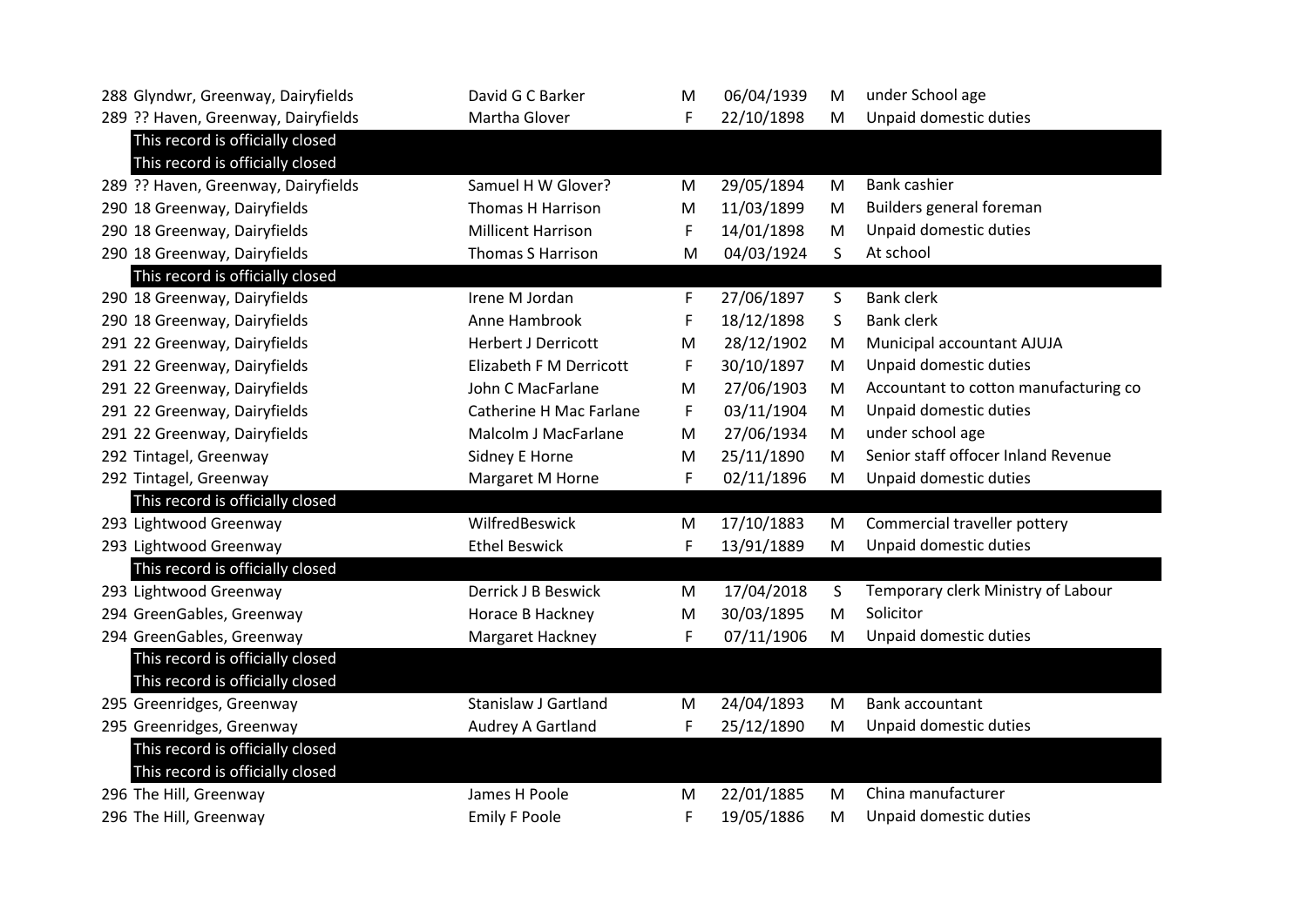| 296 The Hill, Greenway           | Donald J Poole               | M | 09/08/1913 | S | Pottery manager                        |
|----------------------------------|------------------------------|---|------------|---|----------------------------------------|
| 296 The Hill, Greenway           | Patricia M O Poole           | F | 15/12/1924 | S | At school                              |
| This record is officially closed |                              |   |            |   |                                        |
| 297 The Sheiling, Greenway       | Stanley H Gibson             | M | 03/04/1909 | M | Manager glazed tile works              |
| 297 The Sheiling, Greenway       | Janet P Mc Gibson            | F | 07/01/1909 | M | Unpaid domestic duties                 |
| This record is officially closed |                              |   |            |   |                                        |
| This record is officially closed |                              |   |            |   |                                        |
| 298 Whilegates, Greenway         | Philip ? Cox                 | M | 13/01/1909 | M | Resident insurance inspector           |
| 298 Whilegates, Greenway         | Marjorie A Cox               | F | 25/09/1909 | M | Unpaid domestic duties                 |
| 299 Rawnorth, Greenway           | Peter Derek? Leach           | M | 04/12/1914 | M | Chartered and Registered Architect     |
| 299 Rawnorth, Greenway           | Marjorie Leach               | F | 12/02/1907 | M | Unpaid domestic duties                 |
| This record is officially closed |                              |   |            |   |                                        |
| This record is officially closed |                              |   |            |   |                                        |
| 302 29 Greenway                  | Chas J F Barlow              | M | 18/04/1877 | M | Draughtsman designer                   |
| 302 29 Greenway                  | May E Barlow                 | F | 30/03/1882 | M | Unpaid domestic duties                 |
| 303 Antoine, Greenway            | <b>Stanley Walsh</b>         | M | 20/10/1889 | M | Inspector traveller motor tyre trade   |
| 303 Antoine, Greenway            | Florence Walsh               | F | 23/10/1893 | F | Unpaid domestic duties                 |
| 303 Antoine, Greenway            | Stanley L Walsh              | M | 11/10/1919 | S | Furniture salesman                     |
| 304 21 Greenway                  | John V Cooper                | M | 23/09/1908 | M | Manager electrical porcelain           |
| 304 21 Greenway                  | Ivy Cooper                   | F | 24/02/1913 | M | Unpaid domestic duties                 |
| 305 23 Greenway                  | Bessy C Adams                | F | 26/09/1881 | W | Headmistress Girls High School retired |
| 305 23 Greenway                  | Hild M Law                   | F | 25/04/1884 | S | Gymnastics mistress retired            |
| 305 23 Greenway                  | <b>Beatrice M Mountfield</b> | F | 04/09/1909 | S | Cook-general                           |
| 306 The Garth, Greenway          | William F Shaw               | M | 24/07/1907 | M | Pottery manufacturer                   |
| 306 The Garth, Greenway          | Nora Shaw                    | F | 14/02/1914 | M | Unpaid domestic duties                 |
| 306 The Garth, Greenway          | <b>Thomas Harris</b>         | M | 01/12/1893 | M | <b>Bank official</b>                   |
| 307 19 Greenway                  | <b>Elizabeth Turner</b>      | F | 05/03/1869 | W | Unpaid domestic duties                 |
| 307 19 Greenway                  | Frederick W Turner           | M | 23/09/1900 | S | <b>Bank official</b>                   |
| 307 19 Greenway                  | Nancy M Brookes              | F | 06/06/2017 | S | <b>Domestic Servant</b>                |
| 308 17 Greenway                  | Roderick W Orchard           | M | 15/11/1895 | M | Coalmine director                      |
| 308 17 Greenway                  | Gertrude Orchard             | F | 15/03/1892 | M | Unpaid domestic duties                 |
| 309 The Croft, Greenway          | Frank Highfield Sambrook     | M | 07/06/1892 | M | General manager electric porcelain co  |
| 309 The Croft, Greenway          | Dorothy Sambrook             | F | 10/01/1996 | M | Unpaid domestic duties                 |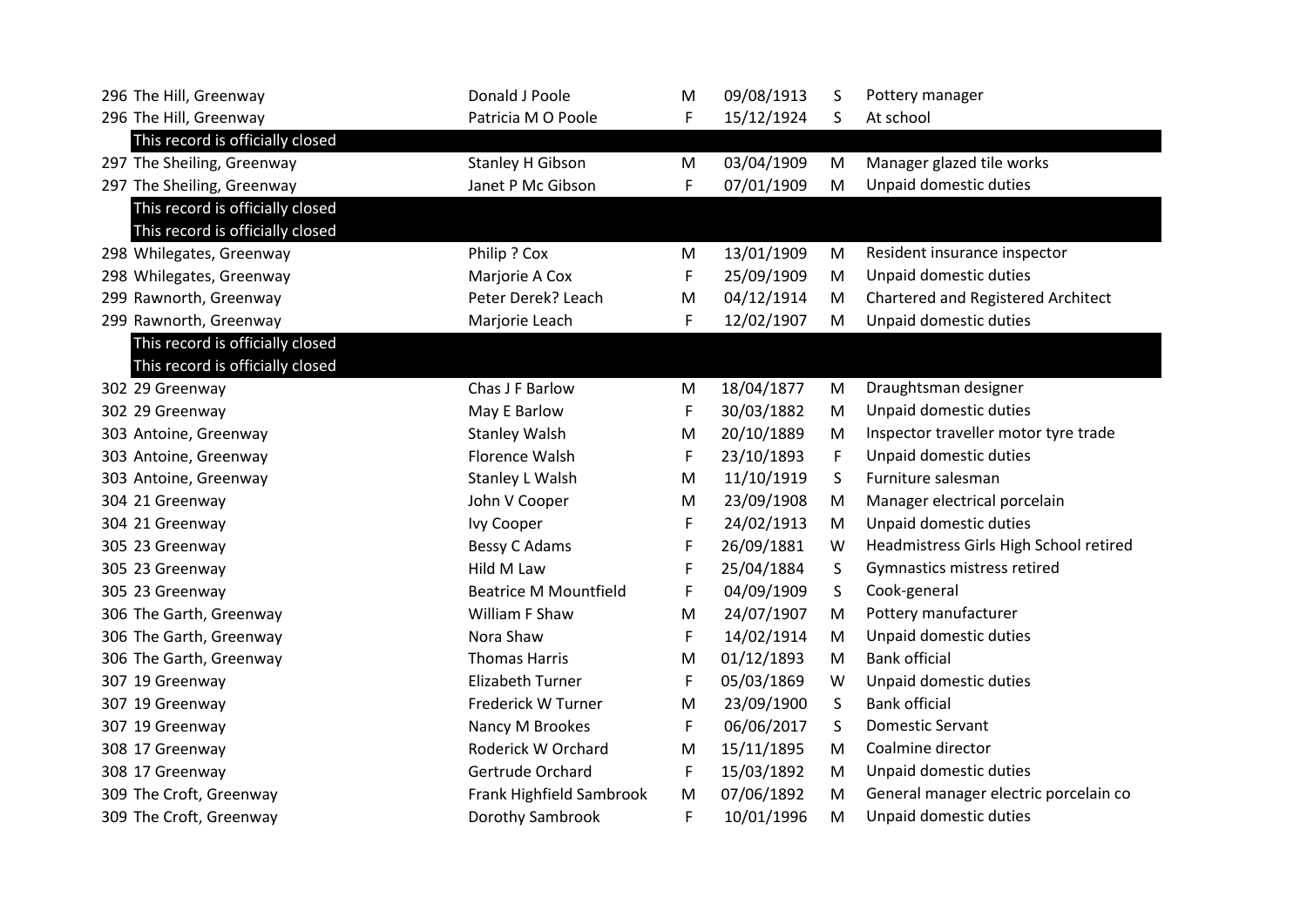|        | This record is officially closed |                       |   |            |   |                                         |
|--------|----------------------------------|-----------------------|---|------------|---|-----------------------------------------|
|        | 309 The Croft, Greenway          | Phyllis M Maxted      | F | 25/11/1912 | S | <b>Bank clerk</b>                       |
|        | 309 The Croft, Greenway          | <b>Irene E Ames</b>   | F | 02/10/1913 | S | <b>Bank clerk</b>                       |
|        | This record is officially closed |                       |   |            |   |                                         |
| 310 ?? |                                  | Doreen E Ames         | F | 04/10/1911 | M | Unpaid domestic duties                  |
|        | 311 Vacant House                 |                       |   |            |   |                                         |
|        | 312 Vacant House                 |                       |   |            |   |                                         |
|        | 313 Parklands, Greenway          | Mary E Betts          | F | 01/05/1893 | M | Unpaid domestic duties                  |
|        | 313 Parklands, Greenway          | Patricia M Betts      | F | 22/02/1920 | S | Unpaid domestic duties                  |
|        | 313 Parklands, Greenway          | Henry V Betts         | M | 14/02/1923 | S | Clerk for transportation Pickfords      |
|        | This record is officially closed |                       |   |            |   |                                         |
|        | 314 Rosslyn, Greenway            | Florence E Simpkin    | F | 10/04/1911 | M | Unpaid domestic duties                  |
|        | This record is officially closed |                       |   |            |   |                                         |
|        | 314 Rosslyn, Greenway            | Arnold Simpkin        | M | 04/04/1909 | M | Prudential Assurance Co inspector       |
|        | This record is officially closed |                       |   |            |   |                                         |
|        | This record is officially closed |                       |   |            |   |                                         |
|        | 314 Rosslyn, Greenway            | <b>Herbert E Rush</b> | M | 08/06/1893 | M | ??                                      |
|        | 315 Lynden, Greenway             | <b>Florence Young</b> | F | 19/09/1878 | W | Unpaid domestic duties                  |
|        | 315 Lynden, Greenway             | Evelyn Bourne         | F | 18/05/1892 | S | <b>Estate Agents Manf clerk</b>         |
|        | 316 Pentewar, Greenway           | Harry A Barrett       | M | 07/11/1895 | M | Works manager gravel quarries           |
|        | 316 Pentewar, Greenway           | Mary L Barrett        | F | 26/07/1895 | M | Unpaid domestic duties                  |
|        | This record is officially closed |                       |   |            |   |                                         |
|        | 317 Comberton?, Greenway         | Walter P Sim??son     | M | 04/02/1897 | M | Local Government officer internal audit |
|        | 317 Comberton?, Greenway         | Elizabeth A Sim??son  | F | 29/01/1896 | M | Unpaid domestic duties                  |
|        | 318 Aberdaw?, Greenway           | Alfred Jones          | M | 15/08/1907 | M | Wholesale Chemists sundries             |
|        | 318 Aberdaw?, Greenway           | Elsie V Jones         | F | 14/02/1915 | M | Unpaid domestic duties                  |
|        | 318 Aberdaw?, Greenway           | Dorothy A Hamer       | F | 26/08/1896 | S | <b>Bank clerk</b>                       |
|        | This record is officially closed |                       |   |            |   |                                         |
|        | 319 Chesunt, Greenway            | Harold E D Horne      | M | 22/06/1907 | M | Wholesale Electrical Products salesman  |
|        | 319 Chesunt, Greenway            | Lily R Horne          | F | 24/05/1909 | M | Unpaid domestic duties                  |
|        | 319 Chesunt, Greenway            | Leonard J Bighood     | M | 19/01/1917 | S | Bank messenger                          |
|        | 319 Chesunt, Greenway            | George Clayton        | M | 28/07/1921 | S | Bank messenger                          |